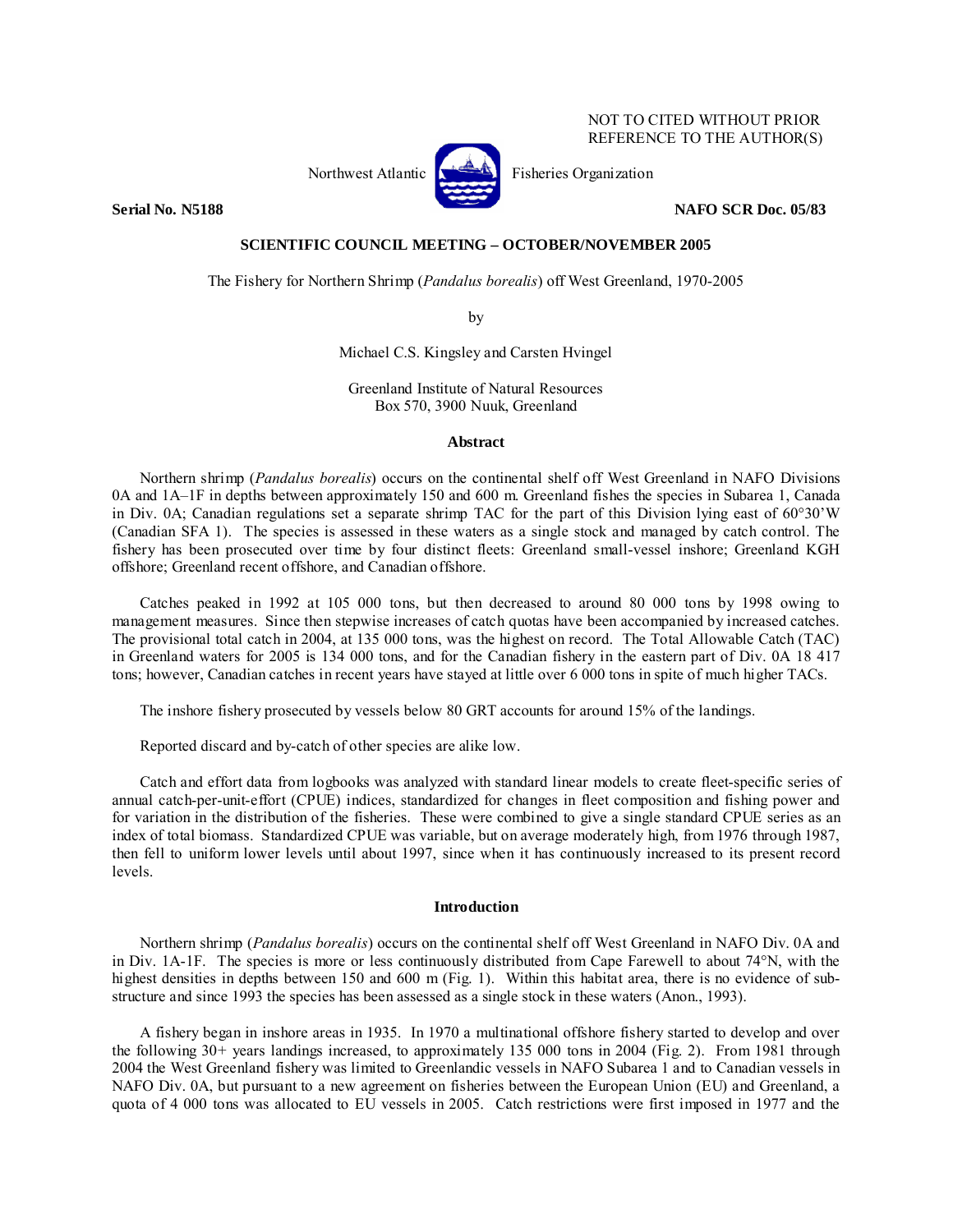fishery has since been managed by Total Allowable Catch (TAC). A system of Individual Transferable Quotas (ITQs) was introduced in 1991.

Two Greenlandic fleets fish in Subarea 1: an offshore fleet, at present consisting of 15 large factory trawlers (500-4 000 GRT), and a fleet of about 60 vessels below 80 GRT. The offshore fleet is restricted to offshore areas and by quotas. With a few exceptions vessels below 80 GRT were unrestricted until 1997, when catch regulation was introduced for this fleet as well. Since 1986 logbook recording of fishing activity has been mandatory for vessels above 50 GRT, and since 1997 logbooks have been available from all vessels. Gear restrictions in place are a mesh-size restriction of 44 mm stretched, and, for the offshore Greenlandic fleet for about the last 5 years, sorting grids with 22 mm spaces between the bars to reduce finfish by-catch. Nordmore grates are also required in the Canadian shrimp fishery in SFA 1 (Orr, pers. comm.).

The Canadian fleet fishes in the Canadian Exclusive Economic Zone, i.e. NAFO Div. 0A. Seventeen companies are licensed to fish in the area but in 1995-2004 on average only about 8 vessels (2 000-4 000 GRT) have participated. However, 11 vessels participated in 2002 and 12 in 2004. Catches are restricted by quotas. Vessel logs are available since 1979.

#### **Material and Methods**

The available data consists of logbook records giving time, date and position of the start and stop of each haul, and weights of catch, by-product, and discards, as well as other reporting records. Total catches were estimated from vessel logs and weekly reporting to Greenlandic authorities. Reported catches were converted to live weight including, for some past data, corrections for 'overpacking' and associated under-reporting (Hvingel, 2003). Logbook data was analyzed to show the spatial and temporal distribution of the fishery.

Corrected unstandardized effort was calculated using a factor 1.6 as a multiplier for logbook recorded effort by vessels using twin trawls. Mean unstandardized CPUE was total logbook catch divided by corrected unstandardized CPUE. Unstandardized effort was calculated by dividing total statistical catch by mean CPUE. Standardized effort was calculated by dividing total statistical catch by a standardized CPUE (see below). CPUE data from Greenlandic vessels above 50 GRT fishing in Subarea 1 and Canadian vessels fishing in Div. 0A east of 60°30'W were used in multiplicative models to calculate standardized annual catch-rate indices. Four separate index series covering four fleets were derived (Hvingel *et al*., 2000), and were then combined into a single series representing the total area. Annual CPUE indices for the total area cannot be derived from a single GLM (General Linear Model) run including all fleets as they had no or too little overlap either in time or in space and such a model therefore could not estimate relative fishing power of individual vessels. The four indices included the following variables: (1) vessel fishing power, (2) seasonal availability of shrimp, (3) spatial availability of shrimp and (4) annual mean CPUE. The calculations were done using the SAS statistical software (SAS Institute, 1988). The main criterion for including an individual vessel in either of the multiplicative models was three years of participation in the fishery covered by the index. Hauls by twin-trawls (two complete trawls towed simultaneously) were excluded from the analysis. The area definition used is based on distinct fishing grounds (Fig. 1). The multiplicative model was represented in logarithmic form either as:

$$
\text{Model 1} \qquad \ln(CPUE_{miki}) = \ln(A_m) + (S_i) + \ln(V_k) + \ln(Y_i) + \varepsilon_{miki}
$$

or with a MONTH\*AREA interaction (see appendix 1) implying an annual migratory or behavioural pattern:

$$
\text{Model} \quad 2 \qquad \ln(\text{CPUE}_{\text{mjki}}) = \ln(u) + \ln(A_{\text{m}}) + \ln(S_{\text{j}}) + \ln(AS_{\text{mj}}) + \ln(V_k) + \ln(Y_{\text{j}}) + \varepsilon_{\text{mjki}}
$$

where *CPUE<sub>miki</sub>* is the observed (logbook) mean CPUE for vessel (or vessel class)  $k$ , fishing in area *m* in month *j* in year *i*;  $ln(u)$  is overall mean  $ln(CPUE)$ ; *Am* is effect of the mth area; *S<sub>j</sub>* is the effect of the *j*<sup>th</sup> month;  $V_k$  is the effect of the  $k^{\text{th}}$  vessel;  $Y_i$  is the effect of the  $i^{\text{th}}$  year;  $\varepsilon_{mjki}$  is a variance assumed to be normally distributed as N(0, $\sigma^2/n$ ) where  $n$  is the number of observations in the cell. The antilogarithms of the year effects have been used as standardized annual CPUE indices. Estimates of the vessel, month and area effects from a first run of the main effects model (Model 1) were compared. Levels within each variable were combined in subsequent analyses if the effect estimates did not differ by more than 5 percentage points; we note however that posterior grouping on the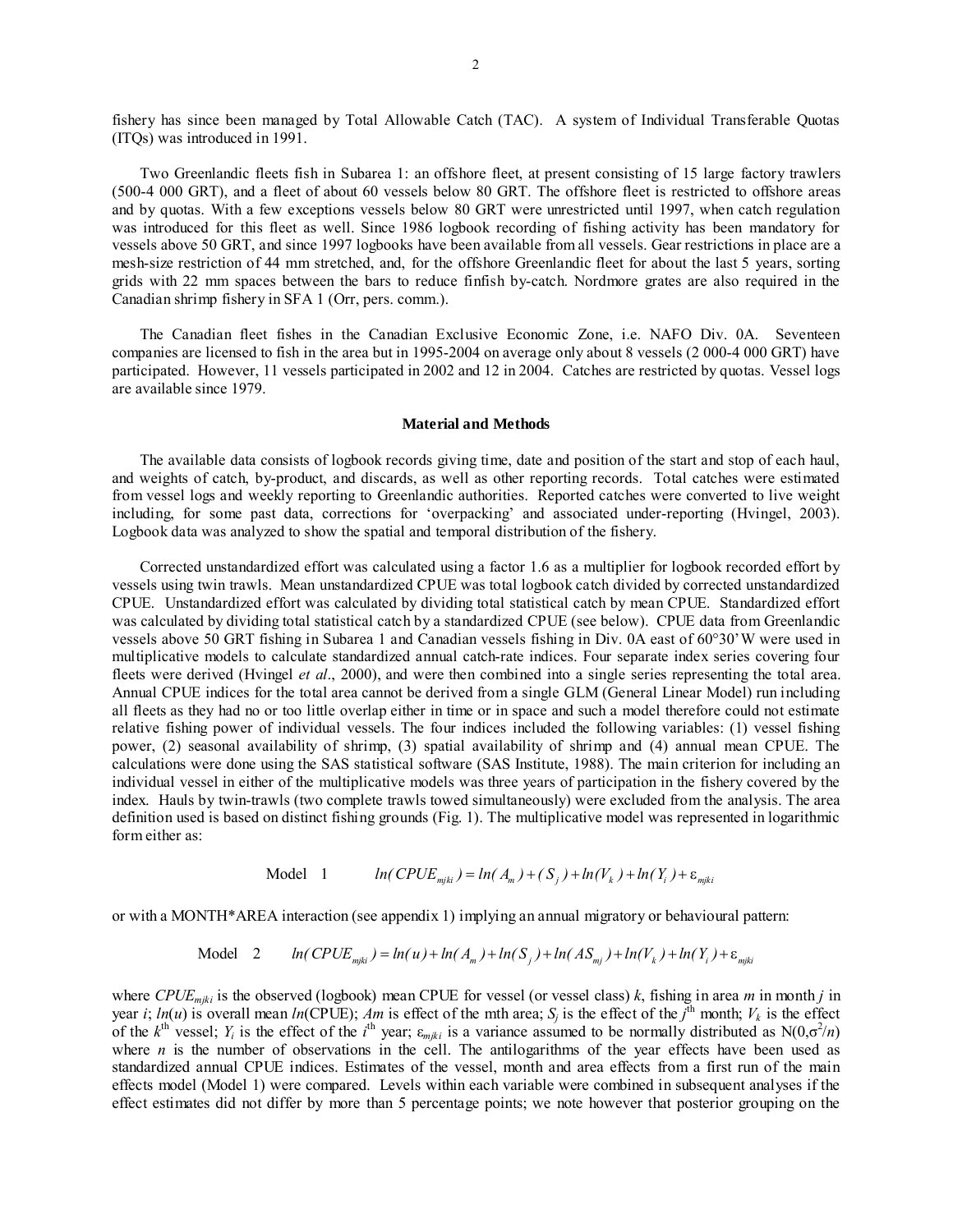basis of similar effects causes uncertainty to be underestimated. This was done to reduce the number of empty cells in the models. For further details on model construction and analysis see Hvingel *et al.* (2000).

The '1BCDEF index' largely covers the NAFO Div. 1B to 1F (area 1A was not included owing to misreporting from that area). 40 vessels were included providing data since 1987. These data were grouped into 10 areas (Area 4-13, Fig. 1). Based on an exploratory run of the main effects model (Model 1) the vessel effect was collapsed into 27 groups consisting of 1-3 vessels with similar fishing power. The month effect was reduced to 10 levels by grouping adjacent months with similar indices of relative shrimp availability. Areas 7 and 8 and area 9 and 10 were grouped. Compared with model 1, model 2 increased the degrees of freedom for the model by 32% — from 53 to 70 — but decreased the error mean square by about  $\frac{3}{4}$  of 1%. The standard deviation of the difference in year-effect estimates between the two models was only about 0.5%. Model 1 without the month-area interaction was therefore preferred and was used.

The 'KGH index' is derived from catches in the early offshore fishery, executed by 7 sister trawlers (722 GRT) operated by the Kongelige Grønlandske Handel (KGH). This fishery only covered Div. 1A and part of Div. 1B and data from Areas 3, 4, 6 and 7 (Fig. 1) for the years 1976-1990 was considered for this index. The analyses for reducing variable levels showed that 6 of the seven vessels could be treated as a group in the subsequent analyses. The month variable could be reduced to 10 levels and areas 4, 6 and 7 combined. This analysis was not repeated and results from Hvingel (2004) were incorporated into the present analysis.

Data for the '0A index' is available since 1980. Div. 0A is small and is not subdivided for analysis. A first model for catch/effort ratios included (*inter alia*) vessel identity, tonnage class and horsepower. Tonnage class had no effect on catch effort ratios and was rejected, and horsepower had only small effect — even after tonnage class was thrown out — and was also rejected. Double- and single-trawl data was used in the analysis, the double-trawl effect being fitted by the GLM model and the data standardized to single trawl. The fleet was reduced by rejecting 22 vessels with reports from fewer than 3 years, leaving 22, and by grouping vessels with similar effects in a first GLM run into 14 groups with 1-6 vessels in each. The Division is fished from June through December but effort in June and December has been sparse, especially in recent years, so these two months were not used, and the months from August through November were placed in one group.

The 'small vessel index' is based on vessels below 80 GRT, which have exclusive access to the fishery in 'inshore' areas of West Greenland. This part of the fishery is confined to areas around Disko Island in Div. 1A and 1B shown as areas 1, 2 and 3 in Fig. 1. Comprehensive data are available since 1988 and 27 vessels were used in the model. The fishery is active from March-April to December. Vessels were placed in 9 groups each comprising 1-5 vessels of similar estimated fishing power. The 9 fishing months were placed in 5 groups by posterior inspection of their effects.

One unified series of standardized CPUE, covering 1976-2002, was derived by combining these four index series. A Monte Carlo Markov Chain (MCMC) sampling process was used to construct distributions of likelihoods of possible values of this combined index. This was done within the programming framework WinBUGS v.1.4, (www.mrcbsu.cam.ac.uk/bugs). The individual CPUE series for the  $p^{th}$  fleet,  $\mu_{pi}$ , was assumed to reflect an overall biomass series,  $Y_i$ , and a constant fleet coefficient,  $v_p$ , so that:

$$
\mu_{pi} = V_p Y_i \cdot \exp(\varepsilon_{pi})
$$

The errors,  $\varepsilon_{pi}$ , were considered to be distributed with mean zero and with variance  $\sigma p i^2$  assumed inversely proportional to the area of fishing ground,  $a_p$ , covered by fleet p. The factor,  $a_p$ , was taken to be the area of sea bottom between 150-600 m. Hence, σ*pi<sup>2</sup>* was calculated by:

$$
\sigma_{pi}^2 = \frac{cv_{pi}^2}{a_p}
$$

where  $cv_{pi}$  is the annual fleet-specific coefficient of variation as calculated in the GLM run. The area weighting factors, *ap*, for the 1BCD, KGH, 0A and small vessel indices were estimated to be 0.46, 0.36, 0.05 and 0.13.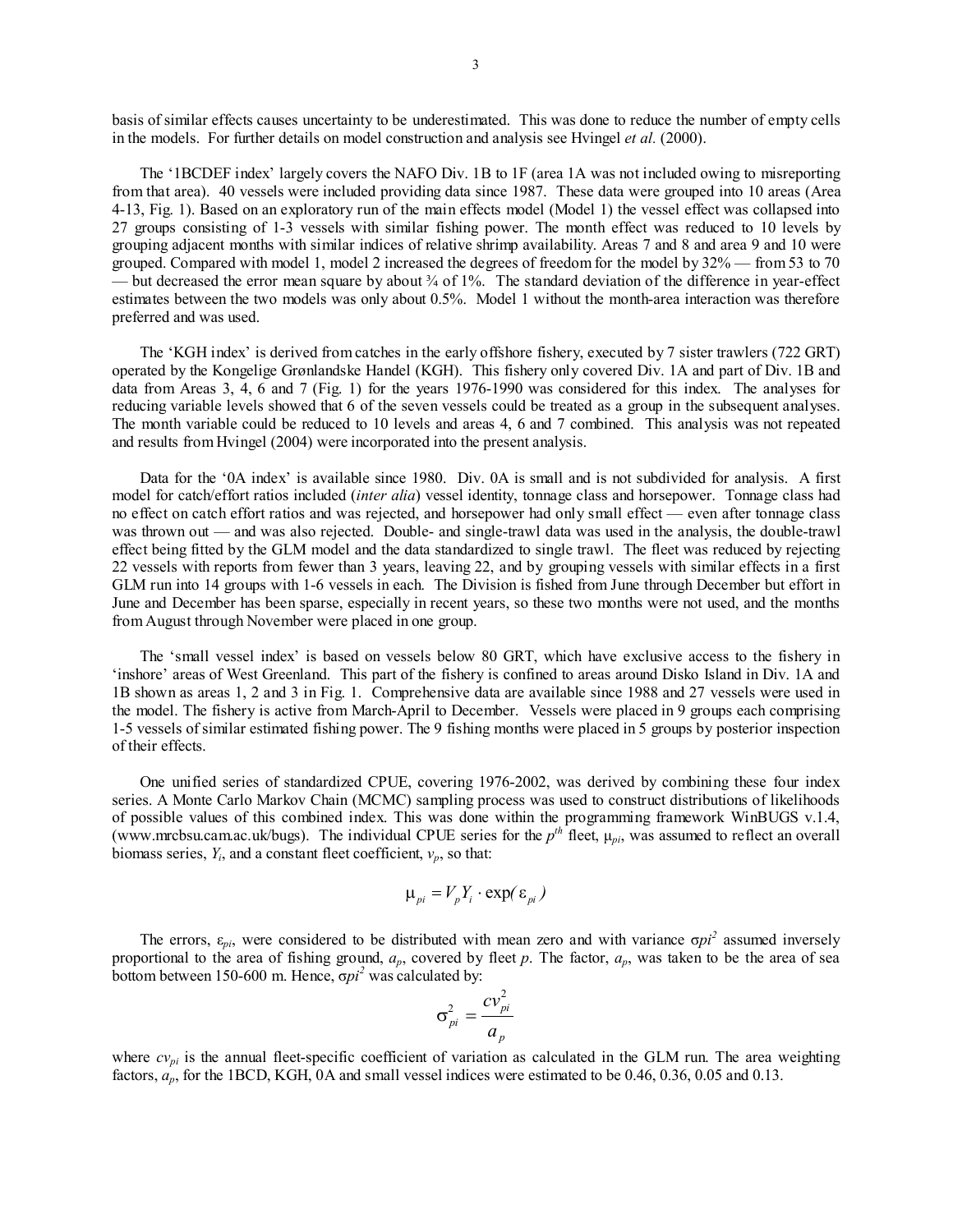## **Results and Discussion**

#### **Spatial and seasonal distribution**

Northern shrimp are fished on the continental shelf of Greenland between 59°N and 74°N, mainly between 150 and 600 m depth, i.e. on the gullies between the offshore banks, in Disko Bay, and on the upper shelf break (Fig. 1). However, during the period of logbook recordings (since 1975) a substantial change in the relative importance of the different areas is indicated. From the mid-1970s until the early 1980s most of the effort was on the relatively wide shelf in Div. 1A and 1B. Divisions 1C and 0A were also fished, but almost no effort was applied in Div. 1D, 1E and 1F (Table 1). From about the mid-1980s, the fishery expanded southward into Div. 1D, and from the early 1990s, significant effort and landings were recorded also in Div. 1E and 1F, although they have small areas of shrimp habitat. The crude catch-effort ratios for Div. 1E and 1F are relatively high from the mid-1990s up to the most recent data.

The southward shift of the offshore fishery 1987-1998 could be summarized by a decreasing mean latitude of effort allocation. Indications of biomass distribution from the German groundfish survey (Rätz, 1997) and the Greenlandic trawl survey (Carlsson and Kanneworff, 1997) have also suggested that the fishery was tracking a southward shift in shrimp biomass, but development of gear that can trawl more effectively on the difficult grounds in the southern areas may also have been an important factor.

The distribution of the fishery has been fairly stable, but in the most recent years there are indications that both catch and effort in the southernmost areas have declined, and that the fishery has tended to move back northwards. Preliminary data for 2005 shows 22% of effort in Div. 1D-1F compared with 27% in 2000-2004 and 34% in 1995- 99, and 19% of landings compared with 34% and 46% (Tables 2 and 3).

The fishery is active all year, but more so in summer and fall, when monthly landings are 2-3 times the winter minimum (Table 4). A dip in catches commonly occurs in August and September with another peak following in October. In Div. 0A the fishery usually begins in late June or early July and continues into late November, but most of the effort, and catch, comes in August–October.

# **Catch**

Until 2003 catches of shrimp taken in the Greenland Exclusive Economic Zone (EEZ) were systematically under-reported owing to a prevalent practice of 'over-packing' accompanied by reporting of nominal package weight instead of true packed weight. Furthermore, even the nominal weight reported was that of the product, not the live weight of the catch from which it would have been produced, aggravating the problem. Since 1 January 2004 legislation has been in force to ban these practices with a view to ensuring that removals by fishing are reported as catch live weight. Earlier catch data has been revised to correct these biases, and also to correct for unreported catches (Hvingel, 2003).

In conjunction with the development of the offshore shrimp fishery total annual catch increased from about 10 000 tons in the early 1970s to more than 105 000 tons in 1992 (Fig. 2, Table 5). Measures by the Greenland Home Rule Government to reduce effort, as well as improved fishing opportunities elsewhere for the Canadian shrimp fleet, then reduced catches to about 80 000 tons in 1998. Since then increased annual quotas have been accompanied by increased catches.

Since the beginning of the 1970s catches in the inshore areas have been fluctuating between 8 000 and 23 000 tons (Table 5). Limited (no) access for vessels above 80 GRT was the only management constraint on inshore catches until 1997 when ITQs were instituted also for the small-vessel fleet. Inshore catches then decreased substantially while a major reorganization of the fleet took place. During most of the nineties the inshore fishery had accounted for 19-24% of the total catches, but in 1998 only 13% (10 500 tons) was taken inshore. In 1999 catches were back up near 20 000 tons. However, while the catches of the offshore fishery kept increasing the catches inshore have remained stable. Thus for the most recent three years the inshore fleet has taken 15% of the total Greenlandic catch. The Canadian catches in SFA 1 fluctuated between 1 700 and 5 400 tons between 1979 and 1983, then increasing from 2 100 tons in 1984 to record levels of around 6-7 000 tons in the late 1980s to the early 1990s (Table 5). Catches thereafter declined to around 1 000 tons in 1998 coincident with increased fishing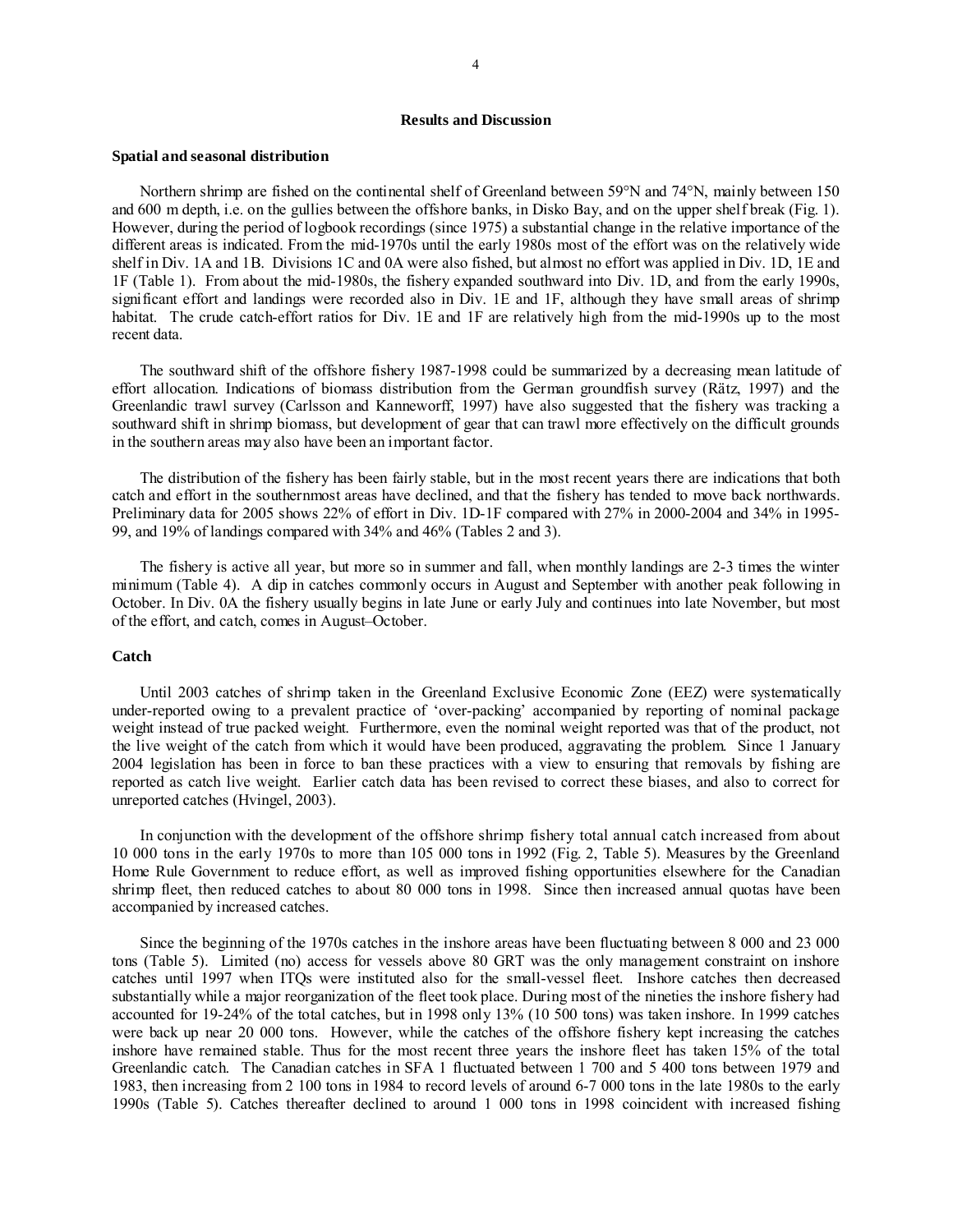opportunities off Labrador. From the mid-1990s to the early 2000s catches in Div. 0A have accounted for less than 4% of the total catches off West Greenland. TACs for Div. 0A in recent years have been little less than 20 000 tons, (Table 5) but the catches have been steady at a little over 6 000 tons; the projection made in October of 2004 that catches in Div. 0A in that year would be about 6 000 tons was borne out.

#### **By-catch and discard**

The reported discard of shrimp has remained less than 1% (weight) of total catch throughout the period 1975- 2004 (Tables 6 and 7). The discard of fish has shown a slightly increasing trend from about 1 to 3% of total catch in the years 1987-1998. The introduction of observers on all offshore vessels in 1991 has most likely contributed to this development by increasing the incentive to report discard. An improved market for smaller shrimp may have offset the corresponding effect of observers on the reported discard of shrimp. In the most recent years registered annual discards of fish have been around 1% of total shrimp catch. Sorting grids with 22 mm grid spacing are mandatory for stern trawlers.

From 1995 to 2003 reports have included overall annual catches of *P. montagui* in the range of about 100 to 1 000 tons (Table 6), which can be landed outside the quota on *P. borealis*. However, landings can be classified as *montagui* while including up to 70% *borealis*, so it has been possible to land substantial unrecorded catches of borealis. Therefore it is difficult to use the reporting of *P. montagui* in the catches to infer changes in the targeting strategy of the fishery or as an indication of the availability of this species. However there were indications of increased biomass of *P. montagui* in the mid-1990s (Kanneworff, 2003).

## **Effort**

From 1975, when the offshore fishery was well established, through 1984 annual unstandardized effort showed a slightly increasing trend from about 75 000 hr to about 93 000 hr (Fig. 3). In the subsequent years the offshore fleet was considerably enlarged and effort went up by almost a factor of three reaching 250 000 hr in 1991-1992. Unstandardized effort has since decreased as a result of management measures, reduced activity in Div. 0A (Table 1) and a generally increased fishing efficiency. The increase in the overall unstandardized effort reported, in particular in Div. 1A from 1996 to 1997 (Fig. 3), is due to the addition of logbooks from vessels below 50 tons to the database (introduction of new logbook system). In 2003 about 125 000 hauling hours were registered and in 2004 slightly more at about 130 000. For 2005, on the data available up to September, the pooled standardized CPUE index has increased by about 8% over the 2004 value.

The trajectory of the standardized effort time series agrees with that of the unstandardized (Table 8). After 1992, when it reached its highest value, standardized effort decreased steadily — overall by about 35% — to a minimum in 1998-2000. It then increased temporarily to a maximum in 2002 and has since returned to the levels of 1998-2000.

## **Catch per unit of effort**

The unified standardized CPUE index is an aggregate of four individual indices (Table 5) derived by GLM methods for the four fleets (Appendices 1-3). All fleets included in the analysis exploit(ed) mainly shrimp greater than 16 mm cpl. The CPUE indices are therefore indicative of the stock of females and older males combined. The overall combined index (Fig. 4) fluctuated without trend by a factor of 2 between 1976 and 1987. It then dropped precipitously to the lowest levels in the series in 1990-91, and stayed fairly flat until 1997. Since then the index has increased continuously, reaching a new maximum in 2005 (on partial data). The median index value for 2003, using the complete set of data for the year, was slightly lower than the value reported in Hvingel (2003) based on partial data for the year, and the value reported here for 2004 is. The estimated median value for 2004 was compared to the 2003 median value and is the highest of the time series. The standardisation method used accounts for the increase in efficiency from renewal of the fleet but does not account for the technological improvements, which result from upgrading of older vessels. However, the YEAR\*VESSEL term had low importance in the individual models which suggested that this term could be ignored and the YEAR-effect therefore interpreted as a biomass indicator. Still, the standardized CPUE time series is expected to give a slightly optimistic view of the stock development (for further discussion of the CPUE index as a stock indicator, see Hvingel *et al*., 2000).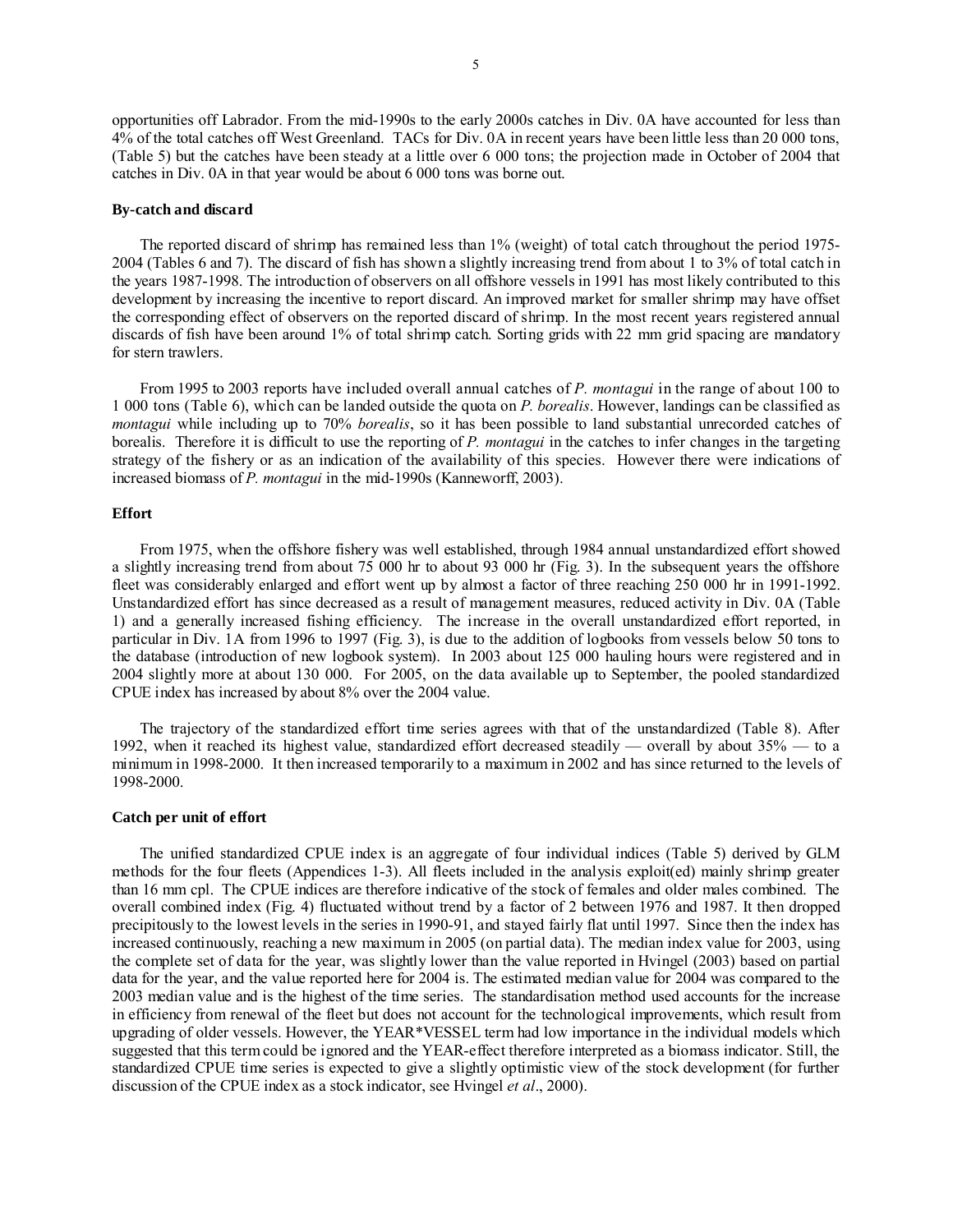# **Catch composition** (from Hvingel, 2004)

The mean size of shrimp caught decreased during the 1990s. In Subarea 1 it declined by 3 mm cpl. from 1991 to 1999 corresponding to a mean individual weight reduction of about 30%. Mean shrimp size caught in the Canadian fishery in Div. 0A showed a similar declining trend since 1981. In spite of these changes, the proportions of female shrimp in the catches seemed relatively stable in the late 1990s. The decrease in size may be partly due to better market prices for small shrimp along with a thorough restructuring of the Greenlandic offshore fleet during this period, leaving most vessels with a big enough quota to make 'high-grading' less profitable. However, the decline of shrimp size in the catches was temporarily reversed in 2000, with the appearance of a relatively high proportion of females. The length distribution for 2000 showed a large peak of female shrimp at around 25 mm cpl.

The data from 2001 did not indicate an equally good catch quality. The length distribution showed a dominant peak of male shrimp at around 20 mm cpl. The female component was less prominent, but all sizes normally present in the catches were represented. For 2002 only three samples were available and therefore the size composition of the catch was uncertain. However, no major changes from the previous year were indicated. Catch compositions for 2003-2005 have not been evaluated owing to sparse — or no — sampling.

### **Acknowledgements**

I thank Carsten Hvingel, my predecessor in these functions, for his untiring patience in helping me to navigate the complexities of this assessment, and to unravel the convolutions of the associated data and file structures. Also, David Orr and Pat. J. Veitch of the Science Branch, Canadian Department of Fisheries and Oceans, Atlantic Region, St John's, Newfoundland, for their help in obtaining and interpreting data on the fishery in Div. 0A.

#### **References**

- ANON. 1988. SAS/STAT User's Guide, Release 6.03 Edition. Cary, NC: SAS Institute Inc., 1988. 1028.
- ANON. 1991. Scientific Council Reports 1991. NAFO, Dartmouth, Canada, 1991. 166 p.
- ANON. 1993. Scientific Council Reports 1993. NAFO, Dartmouth, Canada 1993. 227 p.
- CARLSSON, D. M., and P. KANNEWORFF. 1997. Offshore stratified-random trawl survey for shrimp (*Pandalus borealis*) in NAFO Subarea 0+1, in 1997. *NAFO SCR Doc.*, No. 101, Serial No. N2958.
- KANNEWORFF, P. 2003. Occurrence of (*Pandalus montagui*) in trawl survey samples from NAFO Subarea 0+1. *NAFO SCR Doc.,* No. 70, Serial *No.* N4909*.*

HVINGEL, C. 2003. Correction of reported past catches of Northern shrimp within the Greenland EEZ to conform to a revision of reporting practices. *NAFO SCR Doc.,* No. 74 Serial No.4913.

- HVINGEL, C. 2003. The Fishery for Northern Shrimp *(Pandalus borealis*) off West Greenland, 1970-2003. *NAFO SCR Doc.,* No. 75 Serial No. 4914.
- HVINGEL, C. 2004. The Fishery for Northern Shrimp *(Pandalus borealis*) off West Greenland, 1970-2004. *NAFO SCR Doc.* 04/75, Serial No. 4914. 24 pp.

HVINGEL, C., H. LASSEN, and D. G. PARSONS. 2000. A biomass index for northern shrimp (*Pandalus borealis*) in Davis Strait based on multiplicative modelling of commercial catch-per-unit-effort data (1976

1997). *J. Northw. Atl. Fish. Sci.*, **26**: 25–31.

MCCRARY, J. A. 1971. Sternal spines as a characteristic for differentiating between females of some Pandalidae. *J. Fish. Res. Board Can.,* **28**: 98-100.

RÄTZ, H.-J. 1997. Biomass Indices and Geographical Distribution Patterns of Survey Catches for Shrimp (*Pandalus borealis*) off West and East Greenland, 1982-96. *NAFO SCR Doc.,* No. 96, Serial No. N2953.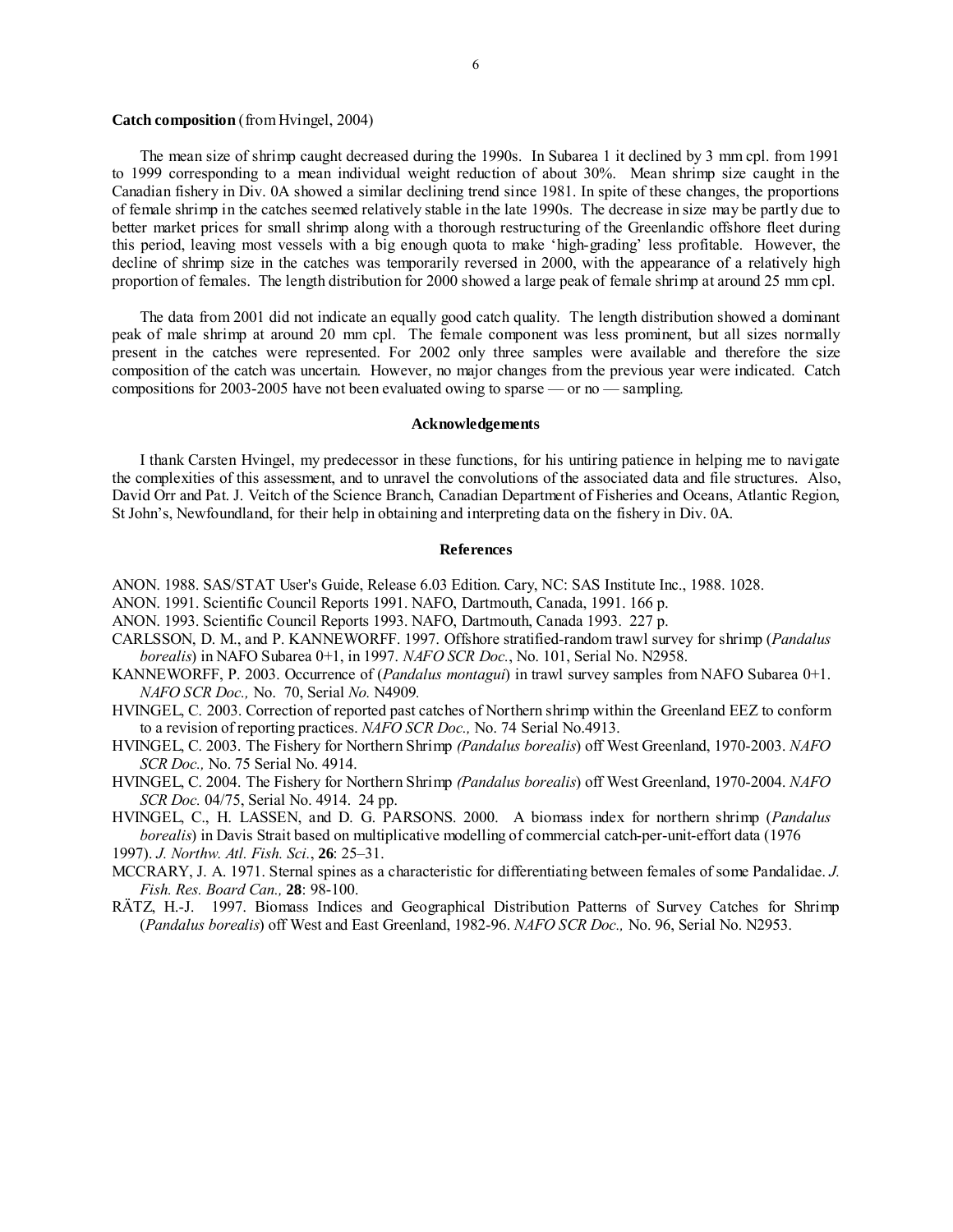٦

|         | Catch ('000 tons) |      |      |                |      |     |      | Effort $('000 hr's)$     |      |      |                | $CPUE$ (kg/hr) |      |      |                          |     |      |                |      |                          |      |
|---------|-------------------|------|------|----------------|------|-----|------|--------------------------|------|------|----------------|----------------|------|------|--------------------------|-----|------|----------------|------|--------------------------|------|
| Year    | 0A                | 1A   | 1B   | 1 <sup>C</sup> | 1D   | 1E  | 1F   | 0A                       | 1A   | 1B   | 1 <sup>C</sup> | 1 <sub>D</sub> | 1E   | 1F   | 0A                       | 1A  | 1B   | 1 <sup>C</sup> | 1D   | 1E                       | 1F   |
| 1975    | 0.0               | 0.0  | 44.6 | 2.0            | 0.0  | 0.0 | 0.0  | $\overline{\phantom{a}}$ | 0.0  | 70.5 | 3.6            | 0.0            | 0.0  | 0.0  |                          |     | 632  | 551            |      |                          |      |
| 1976    | 0.4               | 0.0  | 54.7 | 6.3            | 0.0  | 0.0 | 0.0  | $\overline{a}$           | 0.1  | 70.1 | 8.0            | 0.1            | 0.8  | 1.1  |                          |     | 780  | 785            |      |                          | 40   |
| 1977    | 0.5               | 0.2  | 47.8 | 3.1            | 0.1  | 0.0 | 0.0  | $\overline{\phantom{a}}$ | 0.5  | 67.8 | 4.4            | 0.5            | 0.0  | 0.0  | $\overline{\phantom{0}}$ | 357 | 705  | 691            | 253  | $\overline{\phantom{a}}$ |      |
| 1978    | 0.1               | 0.5  | 40.9 | 0.5            | 0.2  | 0.0 | 0.0  | $\overline{\phantom{a}}$ | 1.4  | 80.7 | 1.3            | 0.8            | 0.0  | 0.0  | $\overline{\phantom{a}}$ | 382 | 507  | 416            | 259  |                          |      |
| 1979    | 1.7               | 4.8  | 35.7 | 0.5            | 0.0  | 0.0 | 0.0  | 7.3                      | 6.7  | 64.1 | 1.5            | 0.1            | 0.0  | 0.0  | 236                      | 719 | 557  | 348            | 112  |                          |      |
| 1980    | 2.7               | 14.6 | 35.0 | 3.3            | 0.3  | 0.0 | 0.0  | 10.4                     | 21.2 | 53.3 | 4.9            | 0.5            | 0.0  | 0.0  | 262                      | 690 | 655  | 668            | 596  | $\overline{\phantom{a}}$ |      |
| 1981    | 5.3               | 5.7  | 37.5 | 5.3            | 0.0  | 0.0 | 0.0  | 17.6                     | 11.2 | 66.4 | 10.4           | 0.1            | 0.0  | 0.0  | 301                      | 511 | 564  | 510            | 409  |                          |      |
| 1982    | 2.1               | 0.8  | 43.2 | 8.2            | 0.0  | 0.0 | 0.0  | 6.7                      | 1.7  | 65.7 | 13.5           | 0.1            | 0.0  | 0.0  | 309                      | 472 | 657  | 604            | 388  | $\overline{\phantom{a}}$ |      |
| 1983    | 5.4               | 0.5  | 40.5 | 9.4            | 0.5  | 0.0 | 0.0  | 17.4                     | 0.9  | 69.5 | 17.8           | 0.9            | 0.0  | 0.0  | 311                      | 559 | 582  | 528            | 531  | $\overline{\phantom{a}}$ | 614  |
| 1984    | 2.1               | 1.2  | 30.4 | 17.0           | 2.1  | 0.0 | 0.0  | 7.7                      | 2.7  | 51.1 | 28.4           | 2.7            | 0.0  | 0.1  | 280                      | 431 | 595  | 598            | 785  | $\overline{\phantom{a}}$ | 47   |
| 1985    | 3.1               | 8.1  | 35.5 | 14.9           | 4.7  | 0.0 | 0.0  | 18.2                     | 28.7 | 66.2 | 25.6           | 8.7            | 0.0  | 0.0  | 169                      | 282 | 536  | 580            | 540  | $\overline{\phantom{a}}$ |      |
| 1986    | 3.0               | 26.3 | 32.4 | 9.2            | 6.0  | 0.0 | 0.0  | 6.7                      | 54.2 | 55.2 | 14.1           | 9.6            | 0.1  | 0.1  | 445                      | 485 | 586  | 649            | 624  | 273                      |      |
| 1987    | 6.1               | 19.4 | 43.7 | 7.3            | 1.3  | 0.0 | 0.0  | 11.1                     | 54.4 | 67.9 | 10.7           | 4.2            | 0.0  | 0.0  | 550                      | 357 | 644  | 685            | 324  | $\overline{\phantom{a}}$ |      |
| 1988    | 5.9               | 12.4 | 47.5 | 7.1            | 0.5  | 0.0 | 0.1  | 10.7                     | 40.9 | 94.3 | 14.7           | 2.0            | 0.0  | 1.0  | 550                      | 302 | 504  | 486            | 267  | $\overline{\phantom{a}}$ | 153  |
| 1989    | 7.2               | 16.3 | 33.7 | 12.9           | 10.0 | 0.0 | 0.5  | 17.0                     | 47.5 | 77.6 | 30.5           | 19.8           | 0.0  | 4.2  | 426                      | 344 | 435  | 422            | 507  | $\sim$                   | 111  |
| 1990    | 6.2               | 12.2 | 30.0 | 22.7           | 12.4 | 0.0 | 0.5  | 13.8                     | 42.3 | 77.4 | 56.1           | 30.8           | 0.0  | 2.8  | 446                      | 288 | 387  | 405            | 403  | $\sim$                   | 165  |
| 1991    | 6.8               | 12.7 | 32.8 | 18.8           | 19.6 | 0.6 | 0.2  | 19.6                     | 37.1 | 89.9 | 52.6           | 49.2           | 0.7  | 1.3  | 346                      | 341 | 365  | 357            | 398  | 824                      | 191  |
| 1992    | 7.5               | 16.3 | 32.8 | 19.9           | 23.4 | 5.0 | 0.6  | 16.6                     | 49.4 | 76.1 | 48.0           | 51.7           | 7.8  | 1.3  | 451                      | 330 | 431  | 415            | 452  | 642                      | 497  |
| 1993    | 5.5               | 7.6  | 36.2 | 15.8           | 18.1 | 4.5 | 3.2  | 12.2                     | 23.0 | 82.0 | 41.3           | 44.3           | 8.0  | 7.6  | 450                      | 331 | 442  | 383            | 410  | 559                      | 425  |
| 1994    | 4.8               | 7.3  | 33.6 | 15.9           | 19.9 | 7.0 | 4.2  | 15.3                     | 23.4 | 84.0 | 40.9           | 42.7           | 9.6  | 9.3  | 312                      | 313 | 401  | 390            | 467  | 736                      | 450  |
| 1995    | 2.4               | 6.9  | 27.1 | 15.5           | 22.0 | 8.6 | 4.9  | 7.8                      | 21.0 | 69.0 | 33.8           | 40.8           | 12.3 | 7.9  | 303                      | 331 | 393  | 458            | 539  | 696                      | 624  |
| 1996    | 2.6               | 5.4  | 22.4 | 16.8           | 23.3 | 8.3 | 5.3  | 8.4                      | 18.5 | 51.0 | 35.0           | 39.3           | 11.8 | 9.1  | 312                      | 293 | 439  | 481            | 594  | 700                      | 579  |
| 1997    | 0.5               | 7.4  | 20.1 | 11.5           | 22.6 | 8.5 | 7.6  | 0.9                      | 44.0 | 53.4 | 24.0           | 39.2           | 11.6 | 12.6 | 597                      | 167 | 377  | 477            | 576  | 730                      | 605  |
| 1998    | 0.9               | 4.5  | 22.6 | 13.5           | 21.1 | 8.7 | 9.0  | 2.0                      | 20.1 | 48.8 | 25.4           | 34.2           | 10.6 | 13.5 | 472                      | 226 | 463  | 532            | 618  | 817                      | 671  |
| 1999    | 2.0               | 9.1  | 28.3 | 14.6           | 19.0 | 8.3 | 10.8 | 4.1                      | 34.4 | 58.3 | 22.5           | 27.0           | 9.2  | 12.9 | 504                      | 263 | 485  | 650            | 704  | 902                      | 839  |
| 2000    | 1.6               | 14.8 | 28.7 | 14.8           | 18.8 | 6.9 | 11.3 | 2.0                      | 36.3 | 50.8 | 20.1           | 25.9           | 7.6  | 14.0 | 811                      | 409 | 565  | 737            | 727  | 909                      | 810  |
| $2001*$ | 3.6               | 14.5 | 27.3 | 17.1           | 20.8 | 8.0 | 11.6 | 4.2                      | 41.2 | 48.9 | 21.1           | 27.3           | 7.7  | 11.8 | 868                      | 351 | 558  | 810            | 760  | 1029                     | 980  |
| $2002*$ | 6.2               | 15.4 | 43.3 | 26.5           | 25.0 | 8.5 | 10.3 | 6.9                      | 42.1 | 58.2 | 27.5           | 28.1           | 7.0  | 10.4 | 901                      | 366 | 743  | 963            | 888  | 1216                     | 989  |
| $2003*$ | 6.3               | 14.2 | 42.7 | 24.9           | 23.2 | 8.1 | 10.9 | 5.8                      | 33.1 | 41.8 | 17.2           | 17.5           | 5.3  | 10.2 | 1081                     | 427 | 1021 | 1447           | 1327 | 1510                     | 1061 |
| 2004*   | 6.7               | 13.2 | 52.0 | 31.8           | 23.4 | 5.4 | 9.1  | 8.7                      | 33.6 | 50.9 | 18.1           | 13.2           | 2.8  | 11.3 | 766                      | 394 | 1022 | 1759           | 1766 | 1931                     | 813  |

2005\*\* - 9.1 69.5 30.5 13.6 2.7 8.6 18.1 53.8 14.6 7.6 2.7 14.1 506 1292 2087 1780 985 612

**Table 1.** Annual catch, effort and CPUE of the shrimp fishery on the West Greenland shelf by NAFO Divisions. Data from logbooks, weighted up to annual total catch.

\*Preliminary; \*\*Partial.

┍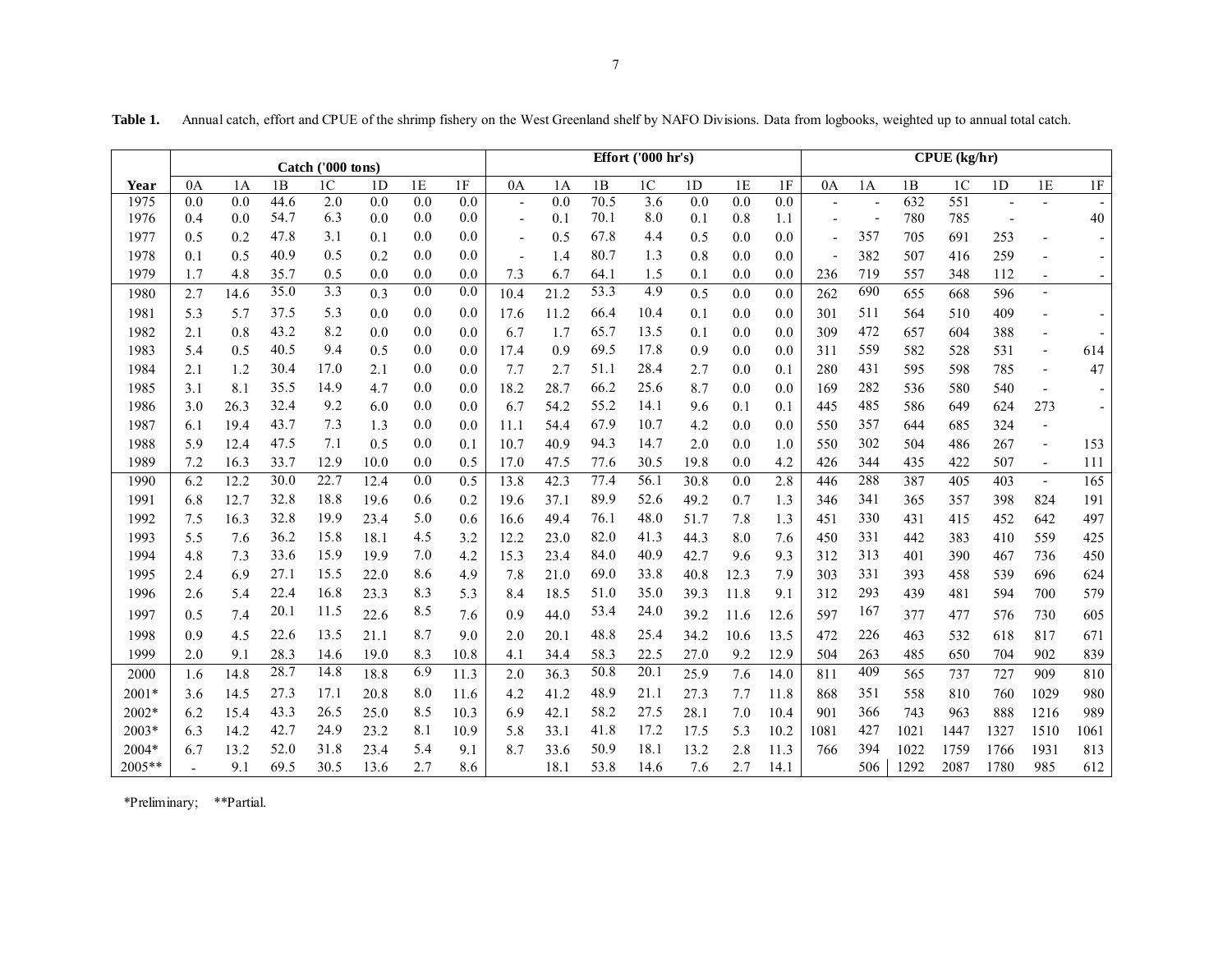| Period   |       |       |       |       |       |           |      |  |  |  |
|----------|-------|-------|-------|-------|-------|-----------|------|--|--|--|
| Division | 75-79 | 80-84 | 85-89 | 90-94 | 95-99 | $00 - 04$ | 05   |  |  |  |
| Α        | 4.7   | 9.3   | 23.5  | 12.8  | 8.2   | 12.2      | 6.8  |  |  |  |
| B        | 91.8  | 72.1  | 56.0  | 38.2  | 29.1  | 33.6      | 51.8 |  |  |  |
| C        | 3.3   | 17.4  | 13.9  | 21.5  | 17.2  | 20.0      | 22.8 |  |  |  |
| D        | 0.2   | 1.3   | 6.4   | 21.5  | 26.1  | 19.0      | 10.2 |  |  |  |
| E        | 0.00  | 0.00  | 0.0   | 4.0   | 10.2  | 6.2       | 2.0  |  |  |  |
| F        | 0.0   | 0.00  | 0.2   | 2.1   | 9.3   | 9.0       | 6.4  |  |  |  |

Table 2. Distribution (%) of landings of northern shrimp between Divisions in NAFO Subarea 1 by 5-year period.

**Table 3.** Distribution  $\left(\frac{9}{6}\right)$  of fishing effort<sup>1</sup> for northern shrimp between Divisions in NAFO Subarea 1 by 5-year period.

|          |       |       |       | Period |       |           |      |
|----------|-------|-------|-------|--------|-------|-----------|------|
| Division | 75-79 | 80-84 | 85-89 | 90-94  | 95-99 | $00 - 04$ | 05   |
| Α        | 4.2   | 9.3   | 30.6  | 16.0   | 16.8  | 25.1      | 16.3 |
| B        | 91.9  | 71.4  | 49.9  | 37.6   | 32.8  | 33.8      | 48.5 |
| C        | 3.4   | 18.1  | 12.6  | 21.9   | 16.2  | 14.0      | 13.2 |
| D        | 0.5   | 1.1   | 6.0   | 20.0   | 21.0  | 15.1      | 6.9  |
| E        | 0.1   | 0.0   | 0.0   | 2.4    | 6.5   | 4.1       | 2.4  |
| F        | 0.1   | 0.0   | 0.9   | 2.1    | 6.7   | 7.8       | 12.7 |

<sup>1</sup> Uncorrected trawl time.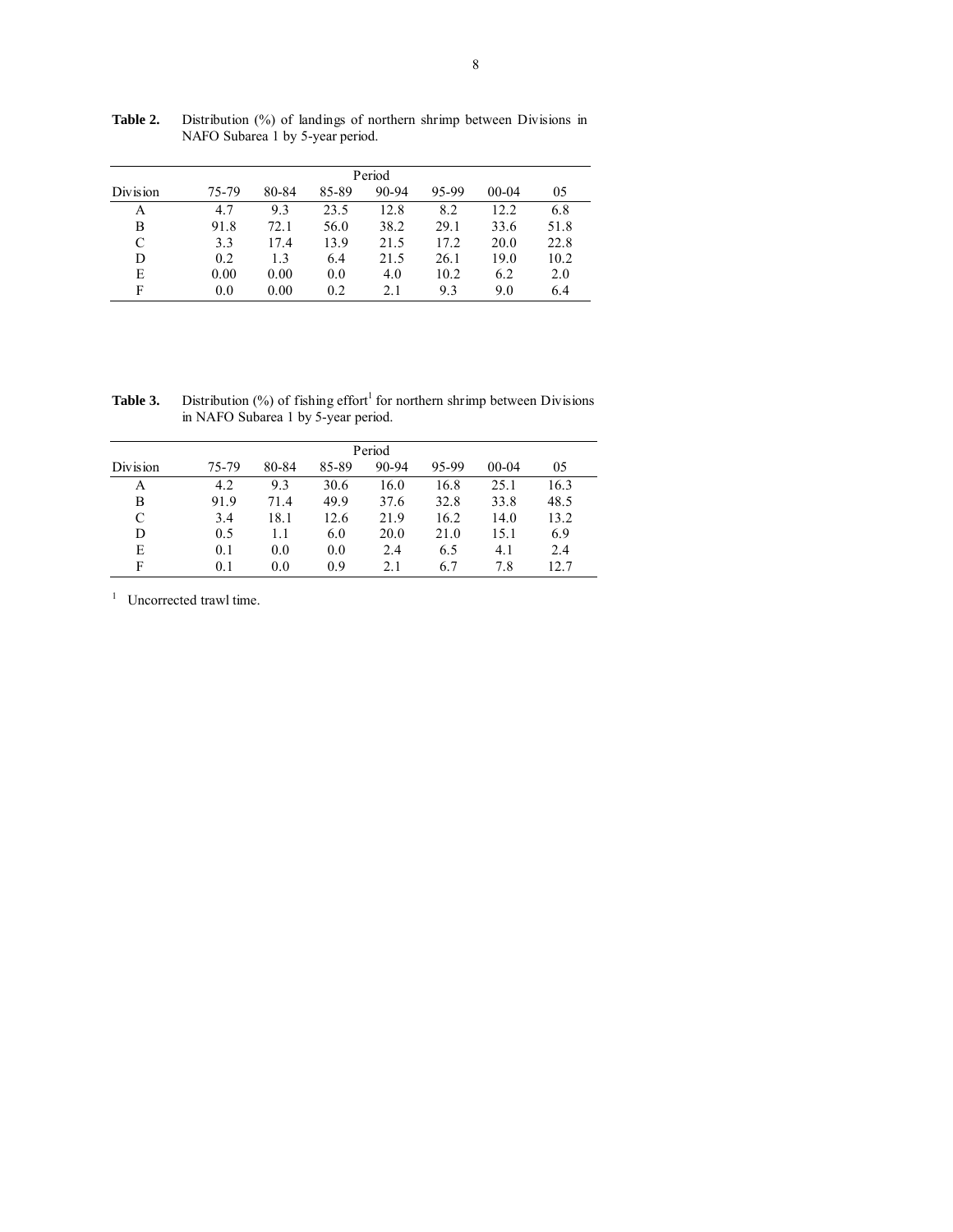| Year   | Jan   | Feb  | Mar          | Apr            | <b>May</b> | Jun   | Jul   | Aug   | <b>Sep</b> | Oct   | <b>Nov</b>       | Dec   |
|--------|-------|------|--------------|----------------|------------|-------|-------|-------|------------|-------|------------------|-------|
| 1976   | 5778  | 736  | $\mathbf{0}$ | $\overline{0}$ | 144        | 10870 | 10507 | 11626 | 11345      | 8316  | 2017             | 77    |
| 1977   | 3062  | 3145 | 2229         | 2780           | 3724       | 5575  | 6030  | 5096  | 4259       | 6398  | 5719             | 3597  |
| 1978   | 971   | 366  | 152          | 777            | 5826       | 6623  | 6150  | 6360  | 4490       | 3585  | 3539             | 3479  |
| 1979   | 2428  | 540  | 5245         | 6444           | 6184       | 5252  | 4298  | 3904  | 2352       | 1563  | 3007             | 1617  |
| 1980   | 4651  | 5066 | 4942         | 5892           | 7203       | 7561  | 6656  | 5226  | 5500       | 2508  | $\boldsymbol{0}$ | 686   |
| 1981   | 3564  | 3555 | 2964         | 4279           | 7157       | 4844  | 7016  | 7153  | 4560       | 3165  | 3468             | 2103  |
| 1982   | 3422  | 709  | $\mathbf{1}$ | 2441           | 8342       | 7738  | 6784  | 7803  | 4738       | 6907  | 4239             | 1168  |
| 1983   | 37    | 247  | 577          | 2029           | 7655       | 7838  | 9260  | 6855  | 5952       | 6785  | 5625             | 3357  |
| 1984   | 45    | 495  | 4426         | 7258           | 7825       | 8538  | 8069  | 3973  | 2117       | 4141  | 4487             | 1431  |
| 1985   | 2109  | 3513 | 5362         | 3419           | 5318       | 7221  | 6889  | 9117  | 6051       | 8733  | 6047             | 2429  |
| 1986   | 3337  | 3154 | 3553         | 5311           | 4689       | 9087  | 8759  | 7702  | 9164       | 14529 | 4648             | 2935  |
| 1987   | 2979  | 1731 | 4748         | 6167           | 7616       | 8168  | 9707  | 10340 | 7869       | 10724 | 4970             | 2911  |
| 1988   | 2318  | 2913 | 3589         | 7443           | 7636       | 7663  | 8835  | 8384  | 9110       | 7529  | 5412             | 2785  |
| 1989   | 2513  | 3029 | 4344         | 7873           | 6499       | 10264 | 13482 | 9722  | 7014       | 7757  | 4771             | 3403  |
| 1990   | 4097  | 4286 | 4952         | 8453           | 9011       | 8972  | 8997  | 8225  | 7393       | 7087  | 7957             | 4540  |
| 1991   | 4103  | 3653 | 4056         | 3834           | 6416       | 9439  | 11591 | 9941  | 8654       | 10243 | 11233            | 8326  |
| 1992   | 4695  | 3591 | 6037         | 6724           | 8463       | 11196 | 11442 | 10880 | 11384      | 13591 | 10274            | 7210  |
| 1993   | 2639  | 3164 | 4357         | 5950           | 7670       | 7991  | 8703  | 9658  | 10352      | 12584 | 11009            | 6937  |
| 1994   | 4321  | 3905 | 6566         | 8553           | 7342       | 7165  | 9656  | 9408  | 10678      | 11705 | 7942             | 5565  |
| 1995   | 3851  | 5268 | 7792         | 10378          | 8138       | 7800  | 8526  | 8722  | 8318       | 8091  | 6496             | 4009  |
| 1996   | 4028  | 6409 | 7885         | 9144           | 8873       | 8793  | 8842  | 9446  | 8570       | 6118  | 3302             | 2684  |
| 1997   | 3634  | 5995 | 6273         | 6562           | 7664       | 8185  | 9514  | 8061  | 7882       | 7277  | 5035             | 2047  |
| 1998   | 8625  | 6421 | 5896         | 9980           | 10439      | 10506 | 10306 | 5018  | 5423       | 3545  | 2578             | 1758  |
| 1999   | 5025  | 5643 | 7375         | 8133           | 9369       | 8564  | 11077 | 8738  | 8370       | 8202  | 6619             | 5077  |
| 2000   | 4397  | 6464 | 7418         | 9028           | 9643       | 11314 | 11474 | 8495  | 7857       | 6854  | 8295             | 5773  |
| 2001*  | 4281  | 5463 | 6239         | 5755           | 8611       | 11179 | 12529 | 11996 | 9915       | 10965 | 8152             | 7697  |
| 2002*  | 8814  | 5975 | 7984         | 11474          | 12308      | 12234 | 15670 | 14700 | 12419      | 11494 | 12711            | 9372  |
| 2003*  | 8646  | 8063 | 10716        | 11949          | 12834      | 11324 | 10803 | 11293 | 13733      | 11852 | 10974            | 7948  |
| 2004*  | 8037  | 8617 | 8867         | 12349          | 14083      | 13915 | 12614 | 10083 | 15148      | 14177 | 12697            | 11167 |
| 2005** | 10510 | 8588 | 12505        | 14576          | 14906      | 12878 | 12606 | 5344  |            |       |                  |       |

Table 4. Shrimp catch on the West Greenland shelf by month 1987-2005, summed from vessel logs and weighted up<sup>\*\*</sup> to total catch.

\* Provisional;

\*\* 2005 partial data; log-book catches as reported, not weighted up.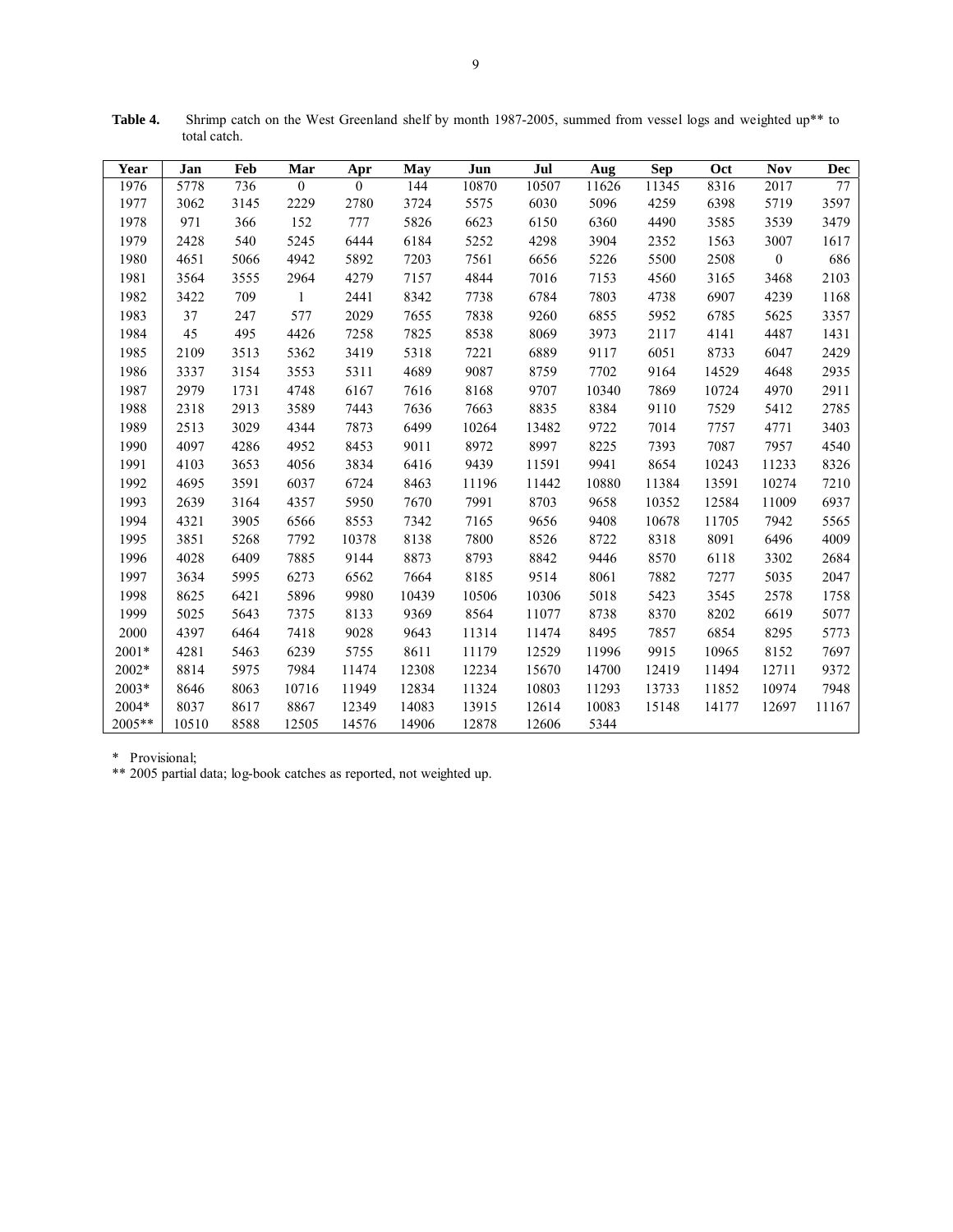|  | <b>Table 5.</b> Catch, effort and CPUE statistics for the shrimp fishery on the West Greenland shelf, 1970.2005. |  |  |
|--|------------------------------------------------------------------------------------------------------------------|--|--|
|--|------------------------------------------------------------------------------------------------------------------|--|--|

|       |                          |                          |              |          |                 | Catch (t) |          |              |       | <b>Effort</b>            |                |                           |                 |                          | <b>CPUE</b>    |                 |
|-------|--------------------------|--------------------------|--------------|----------|-----------------|-----------|----------|--------------|-------|--------------------------|----------------|---------------------------|-----------------|--------------------------|----------------|-----------------|
|       |                          | TAC(t)                   |              |          | SA <sub>1</sub> |           | Div. 0A  |              | SA1   | Div. 0A                  | <b>Total</b>   | <b>Total</b>              | SA <sub>1</sub> | Div. 0A                  | Avge           | <b>Std Avge</b> |
| Year  | $SA1*$                   | Div.                     | <b>Total</b> |          |                 | Total     | Offshore | <b>Total</b> |       | Unstd. ('000 hr's)       |                | $\overline{Std.}$ (index) |                 |                          |                |                 |
|       |                          | <b>0A</b>                |              | Offshore | Inshore         | 46547     |          |              |       |                          |                |                           |                 | Unstd. (kg/hr)           |                | $(1976=1)$      |
| 1975  | no                       | no                       | no           | 36977    | 9570            |           | $\theta$ | 46547        | 74.2  | $\overline{\phantom{a}}$ | 74             | $\blacksquare$            | 628             |                          | 628            |                 |
| 1976  | no                       | no                       | no           | 52993    | 8030            | 61023     | 392      | 61415        | 80.1  | $\overline{\phantom{a}}$ | 80             | 1.00                      | 762             | $\overline{\phantom{a}}$ | 766            | 1.00            |
| 1977  | $\overline{\phantom{a}}$ | $\overline{\phantom{a}}$ | 36000        | 42578    | 8580            | 51158     | 457      | 51615        | 73.1  | $\overline{\phantom{a}}$ | 73             | 0.93                      | 699             | $\blacksquare$           | 706            | 0.90            |
| 1978  | $\overline{\phantom{a}}$ | 1000                     | 41000        | 33835    | 8360            | 42195     | 122      | 42317        | 84.2  | $\overline{\phantom{a}}$ | 84             | 0.98                      | 501             | $\blacksquare$           | 503            | 0.70            |
| 1979  |                          | 2000                     | 31500        | 32852    | 8250            | 41102     | 1732     | 42834        | 72.4  | 7.3                      | 80             | 1.10                      | 568             | 236                      | 537            | 0.63            |
| 1980  | $\blacksquare$           | 2500                     | 32000        | 44916    | 8250            | 53166     | 2726     | 55892        | 80.0  | 11.6                     | 92             | 1.18                      | 665             | 235                      | 610            | 0.77            |
| 1981  | 35000                    | 5000                     | 40000        | 40295    | 8250            | 48545     | 5284     | 53829        | 88.2  | 16.6                     | 105            | 1.20                      | 551             | 318                      | 514            | 0.73            |
| 1982  | 34800                    | 5000                     | 39800        | 43979    | 8250            | 52229     | 2064     | 54293        | 81.1  | 6.7                      | 88             | 0.95                      | 644             | 309                      | 619            | 0.94            |
| 1983  | 34625                    | 5000                     | 39625        | 42553    | 8250            | 50803     | 5413     | 56216        | 89.0  | 17.4                     | 106            | 1.12                      | 571             | 311                      | 528            | 0.82            |
| 1984  | 34925                    | 5000                     | 39925        | 42414    | 8250            | 50664     | 2142     | 52806        | 85.0  | 7.7                      | 93             | 1.12                      | 596             | 280                      | 570            | 0.77            |
| 1985  | 42120                    | 6120                     | 48240        | 54889    | 8250            | 63139     | 3069     | 66208        | 129.1 | 18.2                     | 147            | 1.34                      | 489             | 169                      | 449            | $0.80\,$        |
| 1986  | 42120                    | 6120                     | 48240        | 65623    | 8250            | 73873     | 2995     | 76868        | 133.4 | 6.7                      | 140            | 1.46                      | 554             | 445                      | 549            | 0.86            |
| 1987  | 40120                    | 6120                     | 46240        | 64222    | 7613            | 71836     | 6095     | 77931        | 137.1 | 11.1                     | 148            | 1.24                      | 524             | 550                      | 526            | 1.02            |
| 1988  | 40120                    | 6120                     | 46240        | 56479    | 11256           | 67735     | 5881     | 73616        | 152.9 | 10.7                     | 164            | 1.75                      | 443             | 550                      | 450            | 0.69            |
| 1989  | 45245                    | 7520                     | 52765        | 58890    | 14546           | 73436     | 7235     | 80671        | 179.6 | 16.9                     | 196            | 2.22                      | 409             | 428                      | 411            | 0.59            |
| 1990  | 45245                    | 7520                     | 52765        | 62800    | 14993           | 77793     | 6177     | 83970        | 209.5 | 13.8                     | 223            | 2.38                      | 371             | 446                      | 376            | 0.57            |
| 1991  | 46225                    | 8500                     | 54725        | 66818    | 17884           | 84701     | 6788     | 91489        | 230.8 | 19.6                     | 250            | 2.59                      | 367             | 346                      | 365            | 0.58            |
| 1992  | 44200                    | 8500                     | 52700        | 75341    | 22653           | 97994     | 7493     | 105487       | 234.2 | 16.6                     | 251            | 2.73                      | 418             | 451                      | 421            | 0.63            |
| 1993  | 40600                    | 8500                     | 49100        | 65894    | 19627           | 85522     | 5491     | 91013        | 206.1 | 12.2                     | 218            | 2.43                      | 415             | 450                      | 417            | 0.61            |
| 1994  | 42300                    | 8500                     | 50800        | 68109    | 19930           | 88039     | 4766     | 92805        | 209.8 | 15.3                     | 225            | 2.52                      | 420             | 312                      | 412            | 0.60            |
| 1995  | 39500                    | 8500                     | 48000        | 66955    | 18072           | 85027     | 2361     | 87388        | 184.7 | 7.8                      | 193            | 2.23                      | 460             | 303                      | 454            | 0.64            |
| 1996  | 63922                    | 8500                     | 72422        | 62368    | 19095           | 81463     | 2632     | 84095        | 164.6 | 8.4                      | 173            | 2.13                      | 495             | 312                      | 486            | 0.64            |
| 1997  | 64600                    | 8500                     | 74800        | 62743    | 14868           | 77611     | 517      | 78128        | 184.9 | 0.9                      | 186            | 2.02                      | 420             | 597                      | 421            | 0.63            |
| 1998  | 60729                    | 7650                     | 68379        | 69156    | 10406           | 79562     | 933      | 80495        | 152.7 | 2.0                      | 155            | 1.84                      | 521             | 472                      | 520            | 0.71            |
| 1999  | 71000                    | 9350                     | 80350        | 71197    | 18948           | 90145     | 2046     | 92191        | 164.4 | 4.1                      | 168            | 1.97                      | 548             | 504                      | 547            | 0.76            |
| 2000  | 71000                    | 9350                     | 80350        | 72291    | 23133           | 95424     | 1588     | 97012        | 154.6 | 2.0                      | 157            | 1.84                      | 617             | 811                      | 619            | 0.86            |
| 2001' | 82000                    | 12040                    | 94040        | 79174    | 19981           | 99156     | 3625     | 102781       | 158.1 | 4.2                      | 162            | 2.01                      | 627             | 868                      | 633            | 0.83            |
| 2002  | 91150                    | 12040                    | 103190       | 107271   | 21636           | 128906    | 6247     | 135153       | 173.3 | 6.9                      | 180            | 2.24                      | 744             | 901                      | 750            | 0.98            |
| 2003' | 101000                   | 14167                    | 115167       | 105051   | 18794           | 123845    | 6291     | 130136       | 125.2 | 5.8                      | 131            | 2.03                      | 989             | 1081                     | 993            | 1.05            |
| 2004' | 135352                   | 18417                    | 153769       | 115384   | 19671           | 135055    | 6699     | 141754       | 129.9 | 8.7                      | 139            | 1.82                      | 1040            | 766                      | 1022           | 1.27            |
| 2005" | 134000                   | 18417                    | 152417       | 115384   | 18616           | 134000    | 18417    | 152417       | 110.9 | $\blacksquare$           | $\blacksquare$ | 1.85                      | 1208            | $\blacksquare$           | $\blacksquare$ | 1.34            |

Notes: \* in 1981–1995 quotas applied to the offshore area only; ' preliminary; '' projected from logbook data available and assuming the quota will be caught.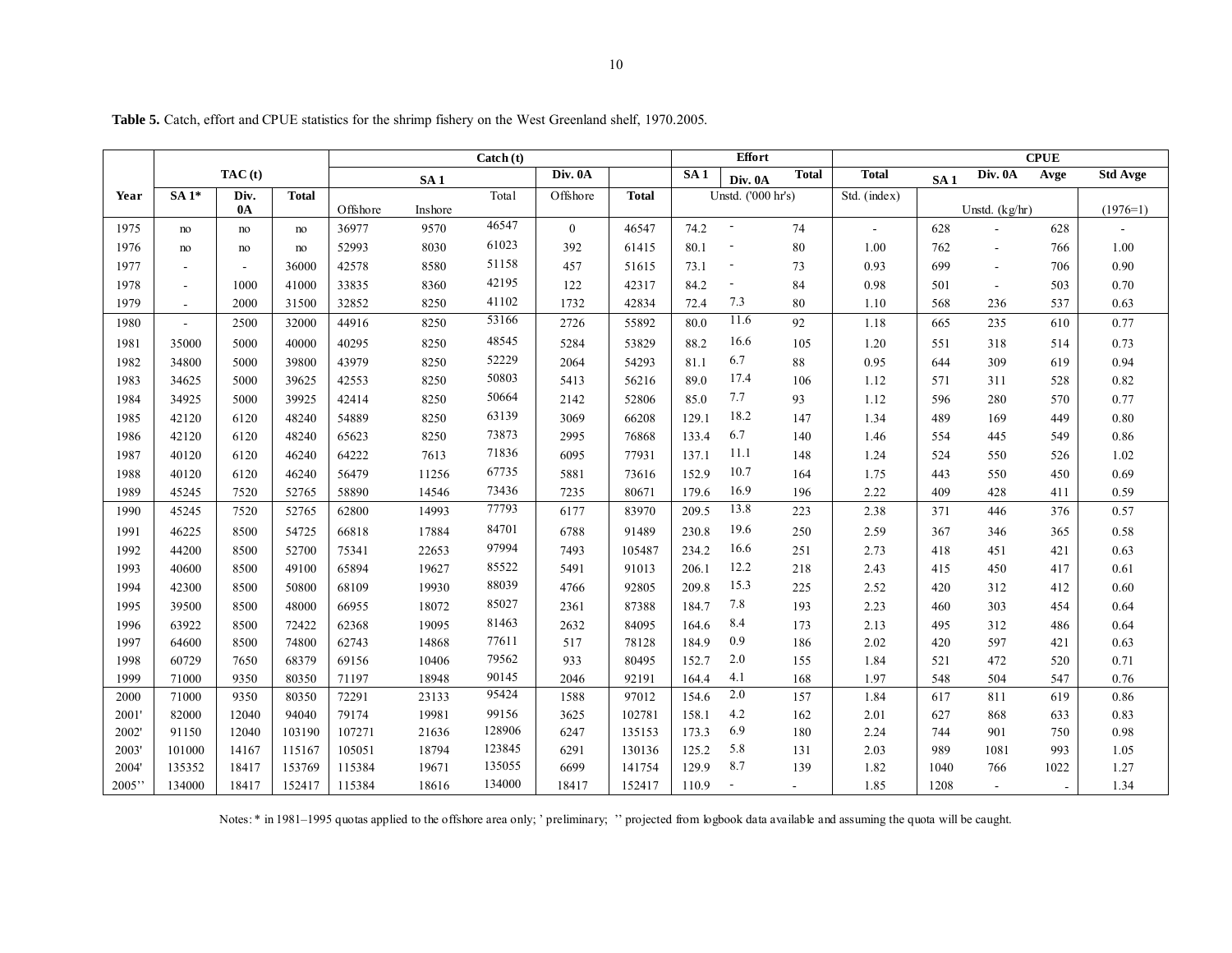|             | P. borealis    |                 | Fish             |             | P. montagui      |
|-------------|----------------|-----------------|------------------|-------------|------------------|
| <b>Year</b> | discard (tons) | discard $(\% )$ | discard (tons)   | discard (%) | landed (tons)    |
| 1975        | $\theta$       | 0.0             | $\mathbf{0}$     | 0.0         | $\mathbf{0}$     |
| 1976        | $\theta$       | 0.0             | $\boldsymbol{0}$ | 0.0         | $\boldsymbol{0}$ |
| 1977        | $\theta$       | 0.0             | 23               | 0.0         | $\boldsymbol{0}$ |
| 1978        | $\theta$       | 0.0             | 27               | 0.1         | $\boldsymbol{0}$ |
| 1979        | $\theta$       | 0.0             | 151              | 0.4         | $\boldsymbol{0}$ |
| 1980        | $\theta$       | 0.0             | 186              | 0.3         | $\boldsymbol{0}$ |
| 1981        | $\theta$       | 0.0             | 725              | 1.5         | $\boldsymbol{0}$ |
| 1982        | $\mathbf{0}$   | 0.0             | 788              | 1.5         | $\boldsymbol{0}$ |
| 1983        | $\theta$       | 0.0             | 964              | 1.9         | $\boldsymbol{0}$ |
| 1984        | $\mathbf{0}$   | 0.0             | 1311             | 2.6         | $\boldsymbol{0}$ |
| 1985        | 149            | 0.2             | 1501             | 2.4         | $\boldsymbol{0}$ |
| 1986        | 110            | 0.1             | 1639             | 2.2         | $\boldsymbol{0}$ |
| 1987        | 182            | 0.3             | 885              | 1.2         | $\boldsymbol{0}$ |
| 1988        | 209            | 0.3             | 1067             | 1.6         | $\boldsymbol{0}$ |
| 1989        | 197            | 0.3             | 1403             | 1.9         | $\boldsymbol{0}$ |
| 1990        | 263            | 0.3             | 1261             | 1.6         | $\boldsymbol{0}$ |
| 1991        | 407            | 0.5             | 2053             | 2.4         | $\boldsymbol{0}$ |
| 1992        | 335            | 0.3             | 2162             | 2.2         | $\boldsymbol{0}$ |
| 1993        | 250            | 0.3             | 1906             | 2.2         | $\boldsymbol{0}$ |
| 1994        | 331            | 0.4             | 2671             | 3.0         | 5                |
| 1995        | 476            | 0.6             | 2700             | 3.2         | 562              |
| 1996        | 324            | 0.4             | 2712             | 3.3         | 773              |
| 1997        | 310            | 0.4             | 2327             | 3.0         | 422              |
| 1998        | 314            | 0.4             | 2183             | 2.7         | 1253             |
| 1999        | 197            | 0.2             | $\mathbf{0}$     | 0.0         | $\overline{4}$   |
| 2000        | 265            | 0.3             | 678              | 0.7         | 302              |
| $2001*$     | 382            | 0.4             | 1120             | 1.1         | 881              |
| 2002*       | 649            | 0.5             | 1274             | 1.0         | 225              |
| $2003*$     | 643            | 0.5             | 1298             | 1.0         | 974              |
| $2004*$     | 722            | 0.5             | 990              | 0.7         | 767              |
| 2005**      | 636            | 0.5             | 698              | 0.5         | 213              |

**Table 6.** Discards of shrimp and fish and landed catch reported as *P. montagui* in the shrimp fishery in NAFO Subarea 1.

\*\* partial data; \* provisional data.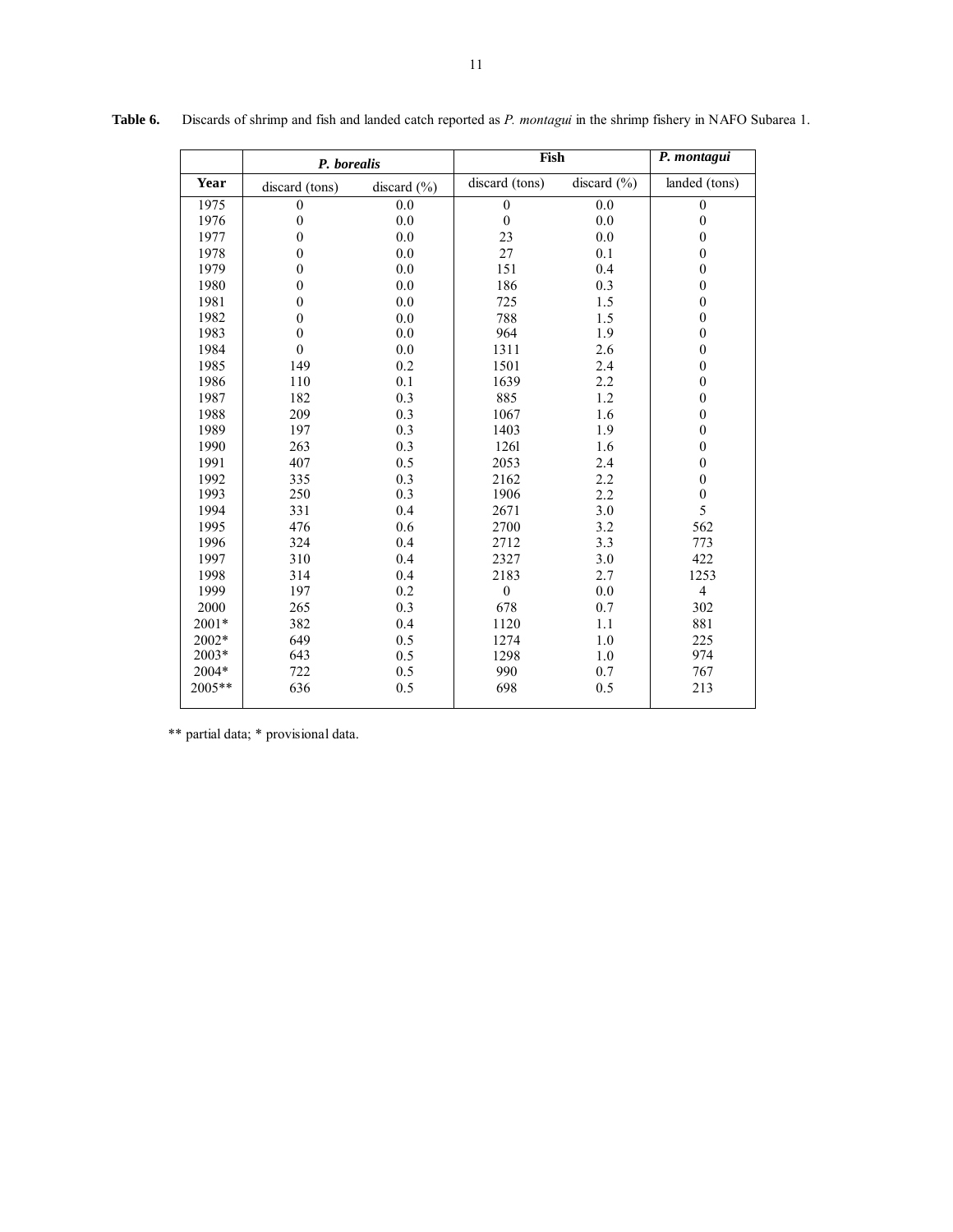| Year | <b>Fish Catch</b> | $\overline{\mathbf{Shrimp}}$ | <b>Percent</b>    |
|------|-------------------|------------------------------|-------------------|
| 1979 | 186               | 1732                         | $10.\overline{7}$ |
| 1980 | 360               | 2726                         | 13.2              |
| 1981 | 899               | 5284                         | 17.0              |
| 1982 | 232               | 2064                         | 11.2              |
| 1983 | 140               | 5413                         | 2.6               |
| 1984 | 230               | 2142                         | 10.7              |
| 1985 | 403               | 3069                         | 13.1              |
| 1986 | 868               | 2995                         | 29.0              |
| 1987 | 701               | 6095                         | 11.5              |
| 1988 | 737               | 5881                         | 12.5              |
| 1989 | 1840              | 7235                         | 25.4              |
| 1990 | 1341              | 6177                         | 21.7              |
| 1991 | 2512              | 6788                         | 37.0              |
| 1992 | 2454              | 7493                         | 32.7              |
| 1993 | 1426              | 5491                         | 26.0              |
| 1994 | 1479              | 4766                         | 31.0              |
| 1995 | 368               | 2361                         | 15.6              |
| 1996 | 610               | 2632                         | 23.2              |
| 1997 | 67                | 518                          | 12.9              |
| 1998 | 155               | 933                          | 16.6              |
| 1999 | 132               | 2046                         | 6.5               |
| 2000 | 35                | 1588                         | 2.2               |
| 2001 | 87                | 3625                         | 2.4               |
| 2002 | 205               | 6247                         | 3.3               |
| 2003 | 316               | 6291                         | 5.0               |
| 2004 | 349               | 6699                         | 5.2               |

**Table 7**. Catches\* (tons) of fish (Agnatha, Chondrichthyes, and Teleosts) in Canadian SFA1 (NAFO Div. 0A east of  $60^{\circ}30^{\circ}$ W).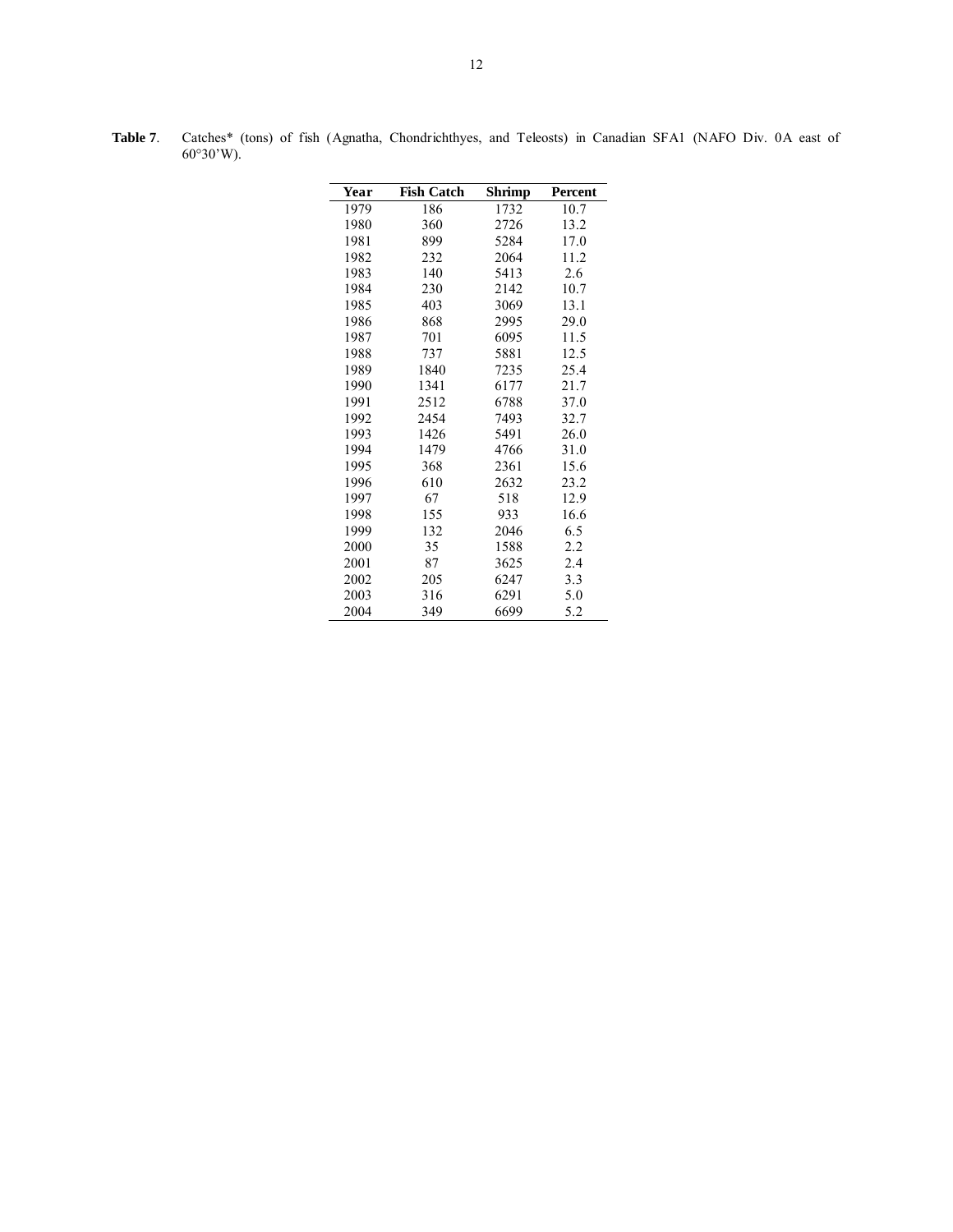|      | 1BCD |                          | <b>KGH</b> |      | Small ves. |                              | 0A                       |                          |      | <b>Combined</b> |      |
|------|------|--------------------------|------------|------|------------|------------------------------|--------------------------|--------------------------|------|-----------------|------|
| Year | mean | se                       | mean       | se   | mean       | se                           | mean                     | se                       | 25%  | median          | 75%  |
| 1976 |      |                          | 1.66       | 0.15 |            |                              |                          |                          | 0.84 | 1.00            | 1.19 |
| 1977 |      | $\overline{a}$           | 1.56       | 0.09 |            | ÷                            |                          | $\overline{\phantom{m}}$ | 0.80 | 0.90            | 1.01 |
| 1978 |      | -                        | 1.23       | 0.07 |            | $\overline{\phantom{a}}$     |                          | $\overline{\phantom{a}}$ | 0.64 | 0.70            | 0.77 |
| 1979 |      | $\overline{a}$           | 1.11       | 0.07 |            | ٠                            |                          |                          | 0.58 | 0.63            | 0.70 |
| 1980 |      |                          | 1.34       | 0.08 |            | ÷                            | 1.56                     | 0.60                     | 0.70 | 0.77            | 0.86 |
| 1981 |      |                          | 1.27       | 0.07 |            | L,                           | 1.20                     | 0.13                     | 0.67 | 0.73            | 0.80 |
| 1982 |      | $\overline{\phantom{0}}$ | 1.61       | 0.10 |            | $\overline{a}$               | 1.21                     | 0.24                     | 0.83 | 0.94            | 1.06 |
| 1983 |      | $\overline{\phantom{0}}$ | 1.42       | 0.09 |            | $\overline{\phantom{0}}$     |                          |                          | 0.73 | 0.82            | 0.92 |
| 1984 |      | $\overline{\phantom{0}}$ | 1.34       | 0.08 |            | ÷,                           | $\overline{a}$           |                          | 0.69 | 0.77            | 0.85 |
| 1985 |      | $\overline{a}$           | 1.43       | 0.08 |            | $\overline{\phantom{m}}$     | 0.42                     | 0.20                     | 0.73 | 0.80            | 0.89 |
| 1986 |      |                          | 1.49       | 0.09 |            | $\qquad \qquad \blacksquare$ |                          |                          | 0.77 | 0.86            | 0.96 |
| 1987 | 1.78 | 0.09                     | 1.79       | 0.11 |            |                              | 0.97                     | 0.15                     | 0.95 | 1.02            | 1.10 |
| 1988 | 1.17 | 0.03                     | 1.47       | 0.09 | 1.28       | 0.06                         | 0.96                     | 0.10                     | 0.67 | 0.69            | 0.70 |
| 1989 | 1.02 | 0.02                     | 1.09       | 0.07 | 1.05       | 0.04                         | 0.90                     | 0.05                     | 0.58 | 0.59            | 0.60 |
| 1990 | 1.00 | $\mathbb{L}$             | 1.00       |      | 1.00       | ÷.                           | 1.00                     | $\blacksquare$           | 0.57 | 0.57            | 0.57 |
| 1991 | 1.02 | 0.02                     |            |      | 0.89       | 0.03                         | 0.85                     | 0.04                     | 0.57 | 0.58            | 0.59 |
| 1992 | 1.13 | 0.02                     |            |      | 0.94       | 0.03                         | 0.96                     | 0.05                     | 0.62 | 0.63            | 0.64 |
| 1993 | 1.06 | 0.02                     |            |      | 1.03       | 0.03                         | 0.98                     | 0.05                     | 0.60 | 0.61            | 0.62 |
| 1994 | 1.08 | 0.02                     |            | -    | 0.88       | 0.03                         | 0.70                     | 0.04                     | 0.59 | 0.60            | 0.61 |
| 1995 | 1.18 | 0.02                     |            | ٠    | 0.89       | 0.03                         | 0.75                     | 0.05                     | 0.62 | 0.64            | 0.65 |
| 1996 | 1.22 | 0.03                     |            | ٠    | 0.87       | 0.03                         | 0.68                     | 0.04                     | 0.63 | 0.64            | 0.66 |
| 1997 | 1.21 | 0.03                     |            | ٠    | 0.85       | 0.02                         | 0.97                     | 0.13                     | 0.62 | 0.63            | 0.65 |
| 1998 | 1.32 | 0.03                     |            |      | 1.01       | 0.04                         | 0.69                     | 0.07                     | 0.69 | 0.71            | 0.73 |
| 1999 | 1.47 | 0.04                     |            |      | 1.05       | 0.03                         | 0.91                     | 0.07                     | 0.74 | 0.76            | 0.79 |
| 2000 | 1.53 | 0.05                     |            |      | 1.38       | 0.04                         | 1.18                     | 0.11                     | 0.83 | 0.86            | 0.89 |
| 2001 | 1.57 | 0.05                     |            | -    | 1.22       | 0.04                         | 1.29                     | 0.10                     | 0.80 | 0.83            | 0.87 |
| 2002 | 1.78 | 0.05                     |            |      | 1.52       | 0.05                         | 1.52                     | 0.10                     | 0.94 | 0.98            | 1.03 |
| 2003 | 1.92 | 0.06                     |            | ٠    | 1.55       | 0.05                         | 1.68                     | 0.11                     | 0.99 | 1.05            | 1.10 |
| 2004 | 2.93 | 0.10                     |            |      | 1.72       | 0.05                         | 1.26                     | 0.08                     | 1.19 | 1.27            | 1.35 |
| 2005 | 3.18 | 0.00                     |            |      | 1.80       | 0.07                         | $\overline{\phantom{a}}$ | $\overline{\phantom{0}}$ | 1.22 | 1.34            | 1.48 |

**Table 8.** Standardized (1990=1) CPUE series for 4 fleets fishing northern shrimp in West Greenland waters and a combined standardized (1976=1) CPUE series for the fishery.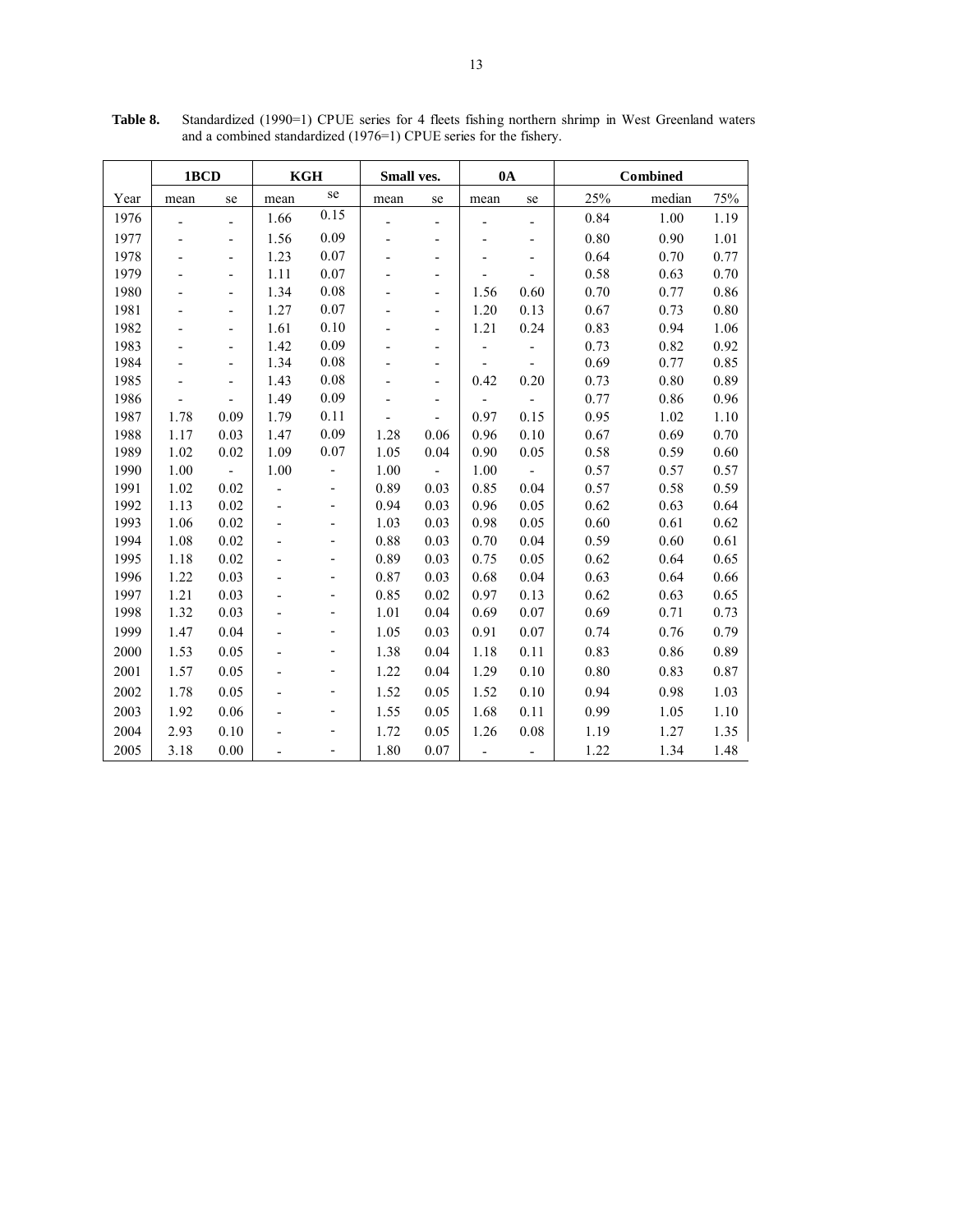

**Fig. 1.** Distribution of the shrimp fishery in NAFO Subarea 1 in 2004, showing subdivisions used for statistical (GLM) analyses.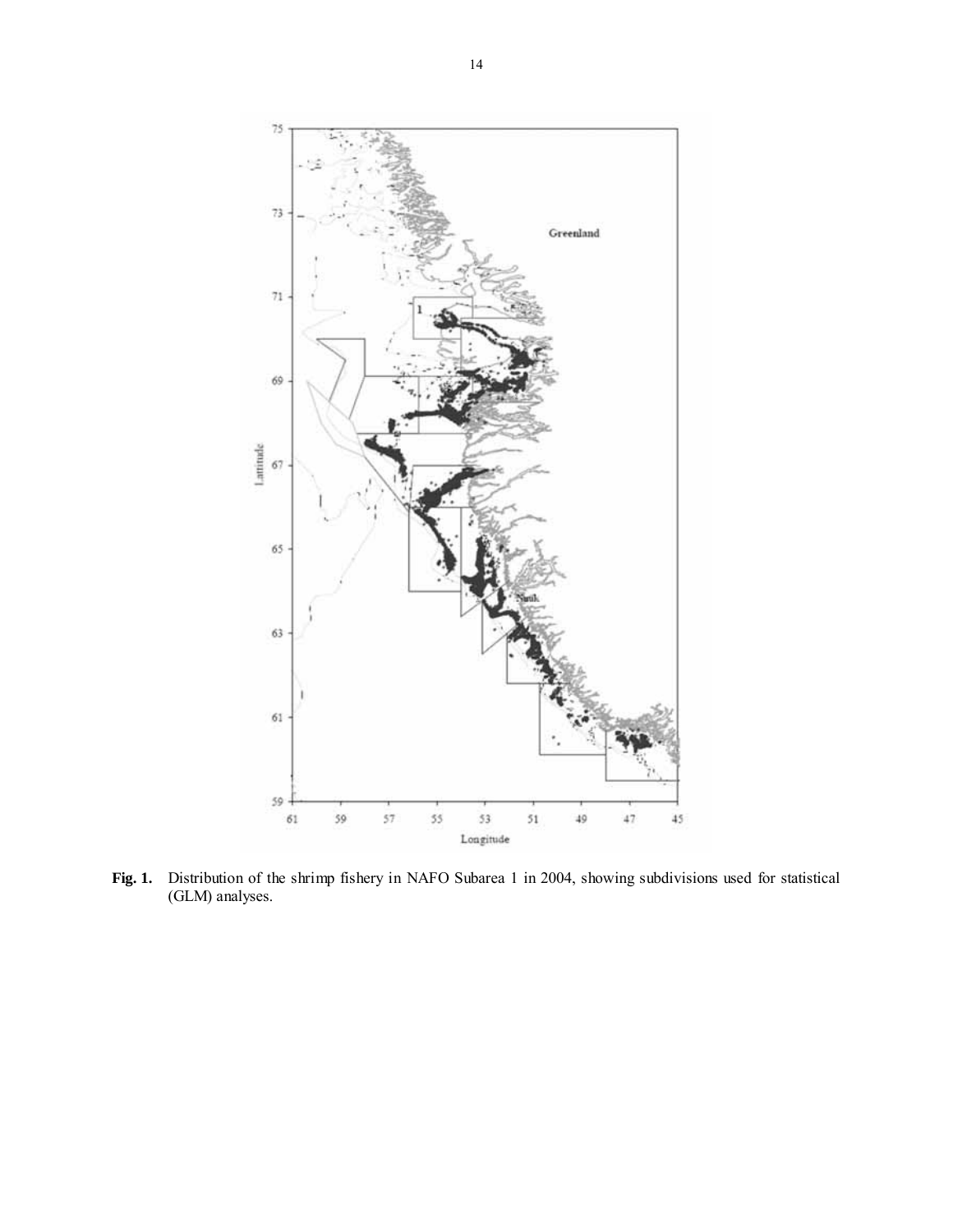

**Fig. 2.** Catches in the West Greenland shrimp fishery, 1970–2005.



**Fig. 3.** Fishing effort applied in the West Greenland shrimp fishery.



**Fig. 4.** Catch per unit of standardized effort in the West Greenland shrimp fishery, 1976-2005.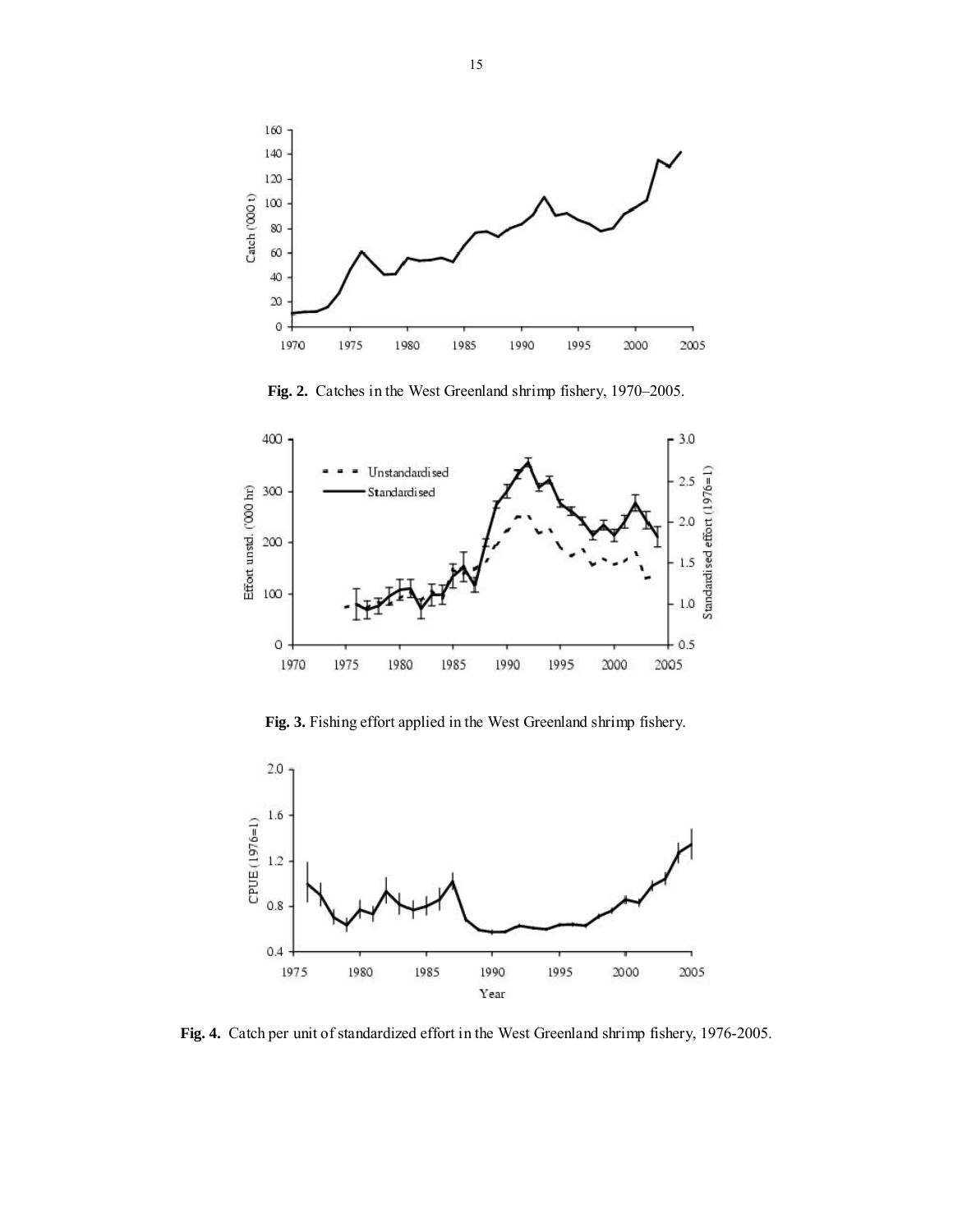APPENDIX: Output from a run of SAS Proc. GLM for the Greenland offshore fleet.

|                                                                                                                                                                                                                                                                                | The SAS System<br>The GLM Procedure<br>Class Level Information                                                                                                                     |                                                                                      |                                                                                                      | 27<br>09:13 Monday, October 10, 2005                                                                     |
|--------------------------------------------------------------------------------------------------------------------------------------------------------------------------------------------------------------------------------------------------------------------------------|------------------------------------------------------------------------------------------------------------------------------------------------------------------------------------|--------------------------------------------------------------------------------------|------------------------------------------------------------------------------------------------------|----------------------------------------------------------------------------------------------------------|
| Class<br>Levels Values<br>VESSEL<br>27<br>OYRK OYRT OZMA OZWQ OZWR ZZZZ<br>YEAR<br>19<br>87<br>88 89<br>MONTH<br>4<br>2<br>7<br>11 12<br>$7^{\circ}$<br>5<br>6<br>10 11 12 13<br>AREA<br>$\overline{4}$                                                                        | 91 92 93 94 95 96 97 98 99 100 101 102 103 104 105 109                                                                                                                             |                                                                                      |                                                                                                      | AAAA BBBB CCCC DDDD EEEE FFFF GGGG HHHH IIII JJJJ OUIQ OUKV OVZM OWLQ OWUD OWVM OYBZ OYCZ OYFF OYKK OYPK |
|                                                                                                                                                                                                                                                                                | Number of Observations Read<br>Number of Observations Used                                                                                                                         | 9687<br>9687<br>The SAS System<br>The GLM Procedure                                  |                                                                                                      | 09:13 Monday, October 10, 2005 28                                                                        |
| Dependent Variable: LNCPUE<br>Weight: HAULS                                                                                                                                                                                                                                    |                                                                                                                                                                                    |                                                                                      |                                                                                                      |                                                                                                          |
| Source<br>Model<br>Error<br>Corrected Total                                                                                                                                                                                                                                    | DF<br>Sum of Squares<br>53<br>53573.39306<br>9633<br>31182.26397<br>9686<br>84755.65703                                                                                            | Mean Square<br>1010.81874<br>3.23703                                                 | F Value<br>Pr > F<br>312.27<br>< .0001                                                               |                                                                                                          |
|                                                                                                                                                                                                                                                                                | R-Square<br>0.632092                                                                                                                                                               | Coeff Var<br>Root MSE<br>90.28793<br>1.799173                                        | LNCPUE Mean<br>1.992706                                                                              |                                                                                                          |
| Source<br>VESSEL<br>MONTH<br>AREA<br>YEAR                                                                                                                                                                                                                                      | DF<br>Type I SS<br>26<br>44353.38420<br>$\overline{3}$<br>1268.51035<br>6<br>1074.08268<br>18<br>6877.41584                                                                        | Mean Square<br>1705.89939<br>422.83678<br>179.01378<br>382.07866                     | F Value<br>Pr > F<br>< .0001<br>527.00<br>130.63<br>< .0001<br>55.30<br>< .0001<br>118.03<br>< .0001 |                                                                                                          |
| Source<br>VESSEL<br>MONTH<br>AREA<br>YEAR                                                                                                                                                                                                                                      | DF<br>Type III SS<br>26<br>13299.07775<br>3<br>1198.60611<br>6<br>698.64774<br>18<br>6877.41584                                                                                    | Mean Square<br>511.50299<br>399.53537<br>116.44129<br>382.07866                      | F Value<br>Pr > F<br>158.02<br>< .0001<br>123.43<br>< .0001<br>35.97<br>< .0001<br>118.03<br>< .0001 |                                                                                                          |
| Parameter                                                                                                                                                                                                                                                                      | Estimate                                                                                                                                                                           | Standard<br>Error                                                                    | t Value<br>Pr >  t                                                                                   |                                                                                                          |
| Intercept<br>VESSEL                                                                                                                                                                                                                                                            | 1.214439545 B<br>AAAA<br>0.582729674 B                                                                                                                                             | 0.04682174<br>0.03589632                                                             | 25.94<br>< .0001<br>16.23<br>< .0001                                                                 |                                                                                                          |
| VESSEL BBBB<br>0.376055281 B<br>VESSEL<br>CCCC<br>0.423850134 B<br>VESSEL<br>DDDD<br>0.509473809 B<br>VESSEL<br>EEEE<br>1.105938854 B<br>VESSEL<br>FFFF<br>0.209667485 B<br>VESSEL<br>GGGG<br>0.938789686 B<br>VESSEL<br>HHHH<br>0.660764936 B<br>VESSEL IIII<br>1.157525138 B | 0.03796888<br>9.90<br>0.03622827<br>11.70<br>0.03612053<br>14.10<br>0.03855824<br>28.68<br>5.10<br>0.04110662<br>25.76<br>0.03643739<br>0.03815361<br>17.32<br>0.03540432<br>32.69 | < .0001<br>< .0001<br>< .0001<br>< .0001<br>< .0001<br>< .0001<br>< .0001<br>< .0001 |                                                                                                      |                                                                                                          |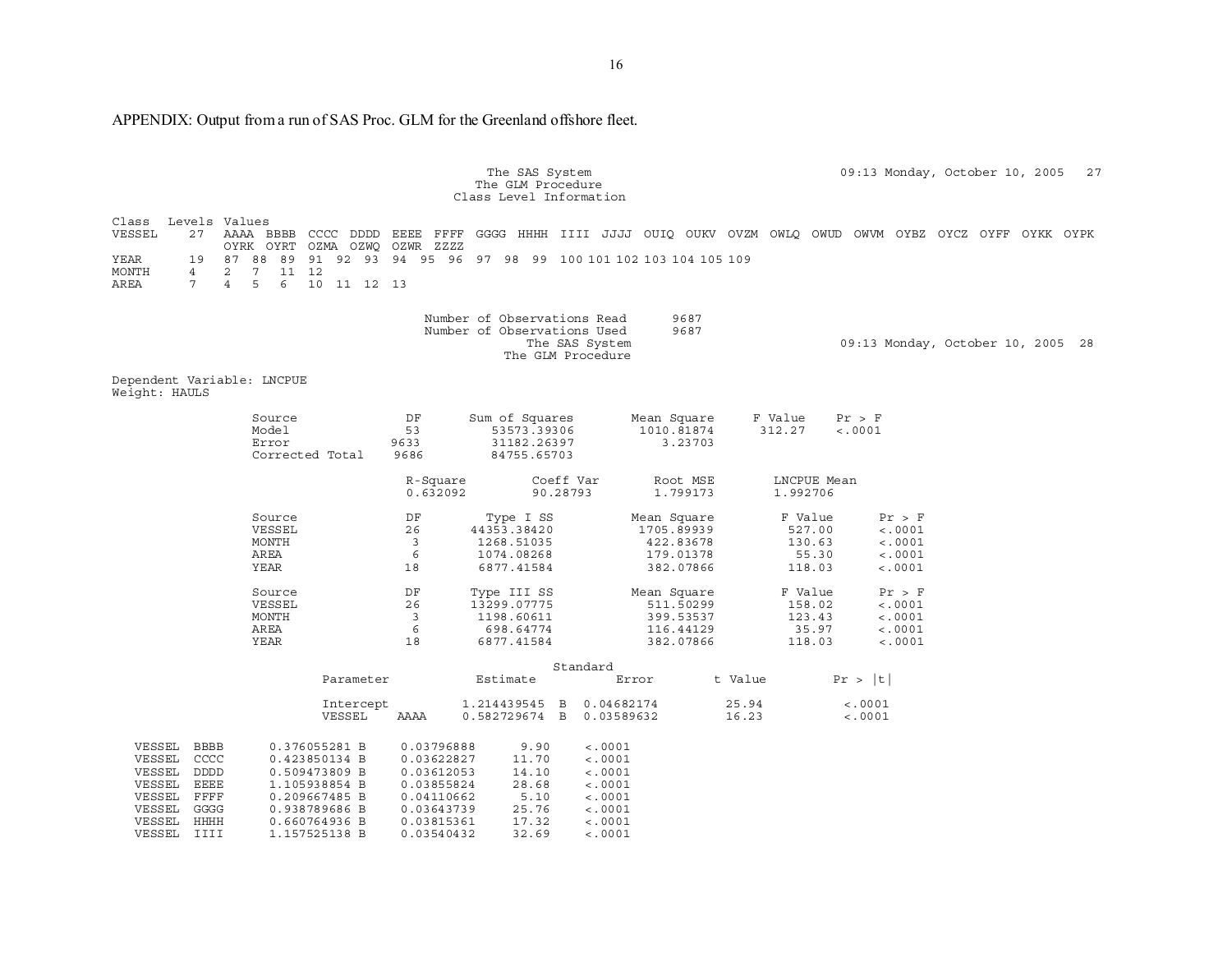| VESSEL         | JJJJ            | 0.536222880 B    | 0.03680079           | 14.57                | < .0001              |
|----------------|-----------------|------------------|----------------------|----------------------|----------------------|
| VESSEL         | <b>OUIO</b>     | 0.818484997 B    | 0.04641074           | 17.64                | < .0001              |
| VESSEL         | OUKV            | 1.185733725 B    | 0.03812393           | 31.10                | < .0001              |
| VESSEL         | OVZM            | 1.024821782 B    | 0.07395600           | 13.86                | < .0001              |
| VESSEL         | OWLO            | 0.122941972 B    | 0.05583869           | 2.20                 | 0.0277               |
| VESSEL         | OWUD            | 0.462314058 B    | 0.04089924           | 11.30                | < .0001              |
| VESSEL         | OWVM            | 0.280194857 B    | 0.05046602           |                      | < .0001              |
|                |                 |                  |                      | 5.55                 |                      |
| VESSEL         | OYBZ            | 0.868118027 B    | 0.04024753           | 21.57                | < .0001              |
| VESSEL         | OYCZ            | 0.834049981 B    | 0.05204109           | 16.03                | < .0001              |
| VESSEL         | OYFF            | 0.932525252 B    | 0.05269435           | 17.70                | < .0001              |
| VESSEL         | OYKK            | 0.728655046 B    | 0.03886780           | 18.75                | < .0001              |
| VESSEL         | OYPK            | 1.205954335 B    | 0.07479787           | 16.12                | < .0001              |
| VESSEL         | OYRK            | 0.776322200 B    | 0.03898395           | 19.91                | < .0001              |
| VESSEL         | OYRT            | 0.610597100 B    | 0.04388771           | 13.91                | < .0001              |
| VESSEL         | OZMA            | 0.938847165 B    | 0.06286253           | 14.93                | < .0001              |
| VESSEL         | OZWO            | 1.393311026 B    | 0.05609037           | 24.84                | < .0001              |
| ${\tt VESSEL}$ | OZWR            | 1.253279802 B    | 0.07474312           | 16.77                | < .0001              |
| VESSEL         | ZZZZ            | 0.000000000 B    |                      |                      |                      |
| MONTH          | $\overline{a}$  | 0.086378676 B    | 0.01860995           | 4.64                 | < .0001              |
| MONTH          | $7\overline{ }$ | 0.189921429 B    | 0.01042187           | 18.22                | < .0001              |
| MONTH          | 11              | 0.063656297 B    | 0.01120439           | 5.68                 | < .0001              |
| MONTH          | 12              | 0.000000000 B    | $\ddot{\phantom{0}}$ | $\ddot{\phantom{0}}$ | $\ddot{\phantom{a}}$ |
| AREA           | $\overline{4}$  | $-0.296723194 B$ | 0.03343428           | $-8.87$              | < .0001              |
| AREA           | 5               | $-0.439825619 B$ | 0.03768329           | $-11.67$             | < .0001              |
| AREA           | 6               | $-0.243532541$ B | 0.03300578           | $-7.38$              | < .0001              |
| AREA           | 10              | $-0.305257957 B$ | 0.03126221           | $-9.76$              | < .0001              |
| AREA           | 11              | $-0.227925484$ B | 0.03159009           | $-7.22$              | < .0001              |
| AREA           | 12              | $-0.104181696$ B | 0.03813348           | $-2.73$              | 0.0063               |
| AREA           | 13              | 0.000000000 B    |                      |                      |                      |
| <b>YEAR</b>    | 87              | 0.579087000 B    | 0.04746508           | 12.20                | < .0001              |
| YEAR           | 88              | 0.156988675 B    | 0.02395464           | 6.55                 | < .0001              |
| YEAR           | 89              | 0.024571154 B    | 0.02043283           | 1.20                 | 0.2292               |
| YEAR           | 91              | 0.022205532 B    | 0.01879581           | 1.18                 | 0.2375               |
| YEAR           | 92              | 0.119709037 B    | 0.01935527           | 6.18                 | < .0001              |
|                |                 | 0.061499731 B    |                      | 3.17                 |                      |
| YEAR           | 93              |                  | 0.01941014           |                      | 0.0015               |
| YEAR           | 94              | 0.080180220 B    | 0.01932948           | 4.15                 | < .0001              |
| <b>YEAR</b>    | 95              | 0.163830077 B    | 0.02014063           | 8.13                 | < .0001              |
| YEAR           | 96              | 0.199304989 B    | 0.02177683           | 9.15                 | < .0001              |
| <b>YEAR</b>    | 97              | 0.187377914 B    | 0.02314731           | 8.10                 | < .0001              |
| YEAR           | 98              | 0.279257312 B    | 0.02485946           | 11.23                | < .0001              |
| YEAR           | 99              | 0.384741848 B    | 0.02500177           | 15.39                | < .0001              |
| <b>YEAR</b>    | 100             | 0.428464153 B    | 0.02975640           | 14.40                | < .0001              |
| YEAR           | 101             | 0.447981341 B    | 0.02960612           | 15.13                | < .0001              |
| <b>YEAR</b>    | 102             | 0.574265622 B    | 0.02964588           | 19.37                | < .0001              |
| YEAR           | 103             | 0.654310832 B    | 0.03172676           | 20.62                | < .0001              |
| <b>YEAR</b>    | 104             | 1.074011130 B    | 0.03325108           | 32.30                | < .0001              |
| <b>YEAR</b>    | 105             | 1.156668860 B    | 0.04548797           | 25.43                | < .0001              |
| <b>YEAR</b>    | 109             | 0.000000000 B    |                      |                      |                      |

NOTE: The X'X matrix has been found to be singular, and a generalized inverse was used to solve the normal equations. Terms whose estimates are followed by the letter 'B' are not uniquely estimable.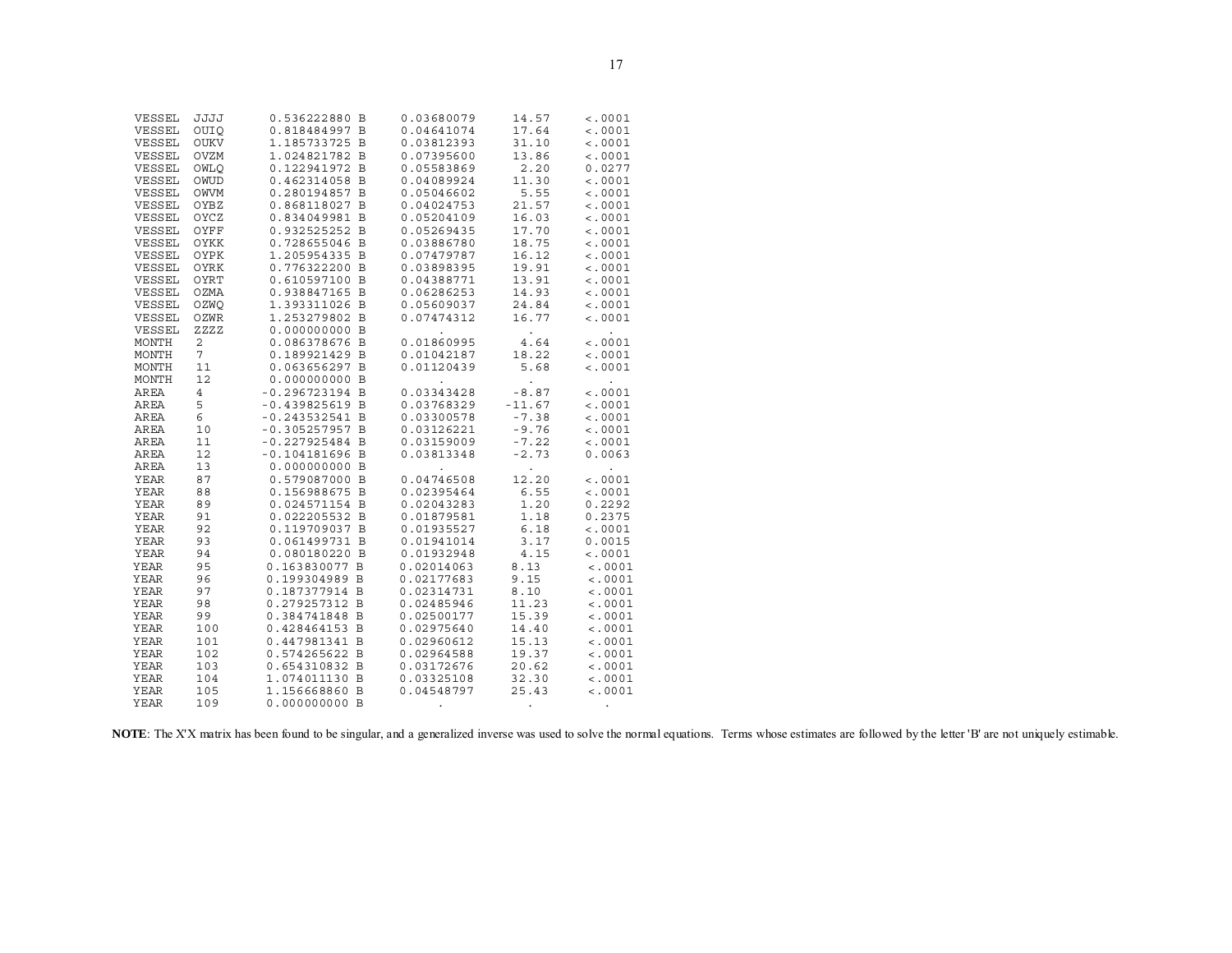APPENDIX: Output from a run of SAS Proc GLM for the Canadian fleet fishing in SFA 1.

 Class Level Information Class Levels Values 22 1980 YEAR 22 1980 1981 1982 1985 1987 1988 1989 1991 1992 1993 1994 1995 1996 1997 1998 1999 2000 2001 2002 2003 2004 2090 MONTH 5 7 9 10 11 13 Cvf 14 101058 101597 105795 126453 134608 134993 154641 17009 176085 176119 4037 4043 4046 9158909 GEAR 2 2 91 Number of Observations Read 524 524 Number of Observations Used Dependent Variable: LNCPUE Sum of Squares Source DF Squares Mean Square F Value Pr > F  $54.66$  <.0001 Error 484 1384.719527 2.860991 Corrected Total 523 7484.067352 R-Square Coeff Var Root MSE LNCPUE Mean<br>0.814978 27.77319 1.691446 6.090212 27.77319 1.691446 6.090212 Source DF Type I SS Mean Square F Value Pr > F  $4$   $73\overline{1}.887644$   $182.9\overline{7}1911$ cvf 13 2951.645227 227.049633 79.36 YEAR 21 2109.713682 100.462556 35.11 .0001 GEAR 1 306.101272 306.101272 106.99 <.0001 Source DF Type III SS Mean Square F Value Pr > F MONTH 4 111.679379 27.919845 9.76 <.0001 cvf 13 1005.429983 77.340768 27.03 <.0001 YEAR 21 1374.729503 65.463310 22.88 GEAR 1 306.101272 306.101272 106.99 <.0001 Dependent Variable: LNCPUE Parameter Estimate Standard Error t Value Pr > |t| Intercept 6.125969221 B 0.04868841 125.82 <.0001 MONTH 7 0.116980498 B 0.03332004 3.51 MONTH 9 0.059770388 B 0.02790286 2.14 MONTH 10 -0.015488245 B 0.03000540 -0.52 0.6060  $0.0031$ MONTH 11 -0.099766397 B 0.03352185 -2.98 MONTH 13 0.000000000 B  $0.0004$ Cvf 101058 0.179195599 B 0.05012657 3.57  $< 0.001$ Cvf 101597 0.195759884 B 0.04673239 4.19  $Cvf$  105795 0.450262088 B 0.08271525 5.44 Cvf 126453 0.119258797 B 0.08077016 1.48 0.1405 0.0303  $Cvf$  134608 -0.135148845 B 0.06220941 -2.17 Cvf 134993 -0.206372023 B 0.02973067 -6.94 Cvf 154641 -0.614089707 B 0.09004919 -6.82 <.0001 Cvf 17009 -0.479638426 B 0.10834938 -4.43 <.0001 Cvf 176085 0.129199985 B 0.03819842 3.38 Cvf 176119 0.075113490 B 0.06835198 1.10 0.2723